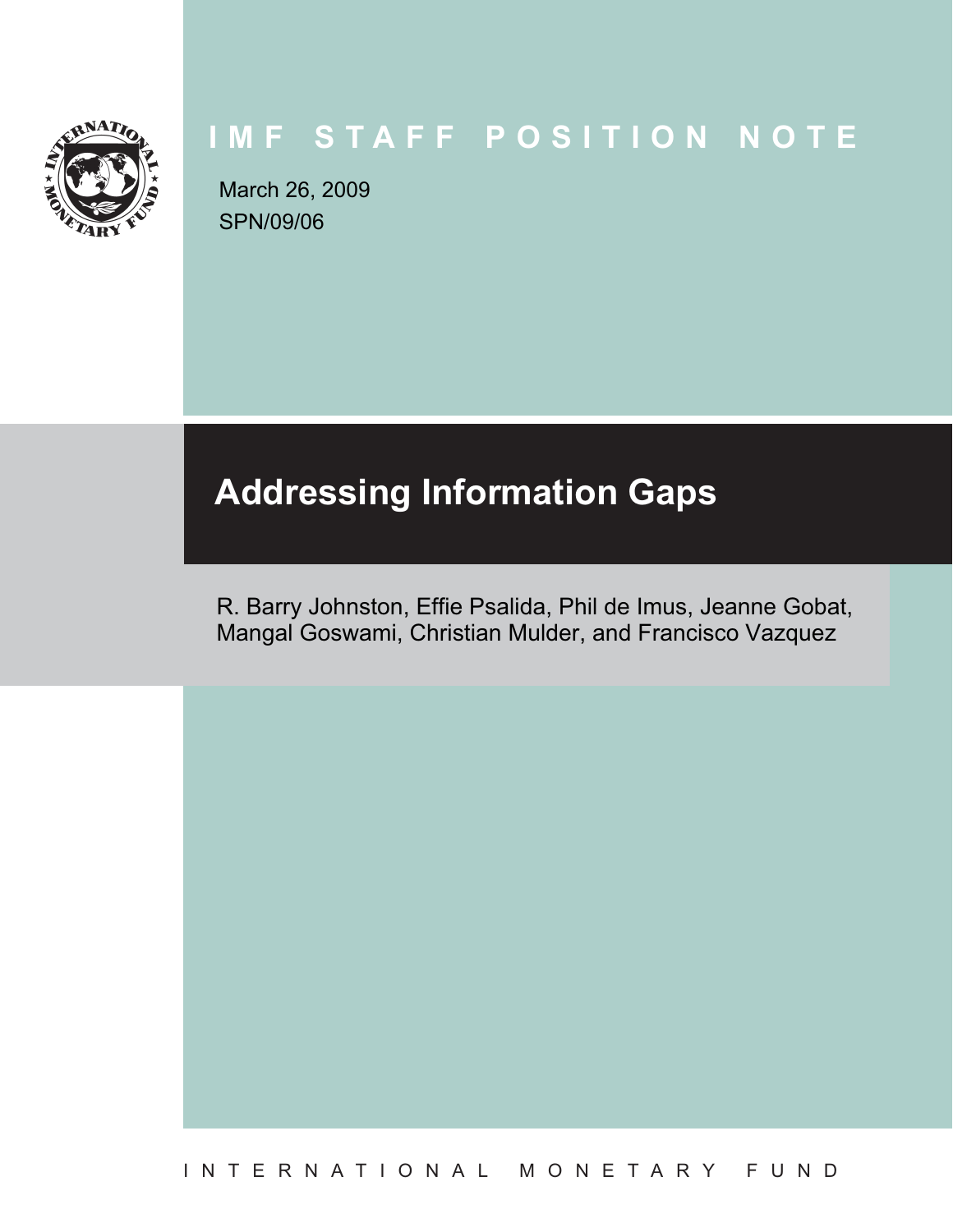# INTERNATIONAL MONETARY FUND

# **Addressing Information Gaps**<sup>1</sup>

# Prepared by the Monetary and Capital Markets Department (R. Barry Johnston, Effie Psalida, Phil de Imus, Jeanne Gobat, Mangal Goswami, Christian Mulder, and Francisco Vazquez)

# March 26, 2009

|                | <b>CONTENTS</b>                                                             | PAGE |
|----------------|-----------------------------------------------------------------------------|------|
|                |                                                                             |      |
|                |                                                                             |      |
| $\mathbf{I}$ . |                                                                             |      |
| II.            |                                                                             |      |
| Ш.             |                                                                             |      |
| $IV_{-}$       |                                                                             |      |
| Annexes        |                                                                             |      |
| $\mathbf{I}$ . |                                                                             |      |
| II.            | Usefulness of Financial Soundness Indicators and Proposed Modifications for |      |
| III.           | Initiatives by Other Institutions to Fill Identified Information Gaps24     |      |
|                |                                                                             |      |

<u>.</u>

 $<sup>1</sup>$  The views expressed herein are those of the authors and should not be attributed to the IMF, its Executive</sup> Board, or its management.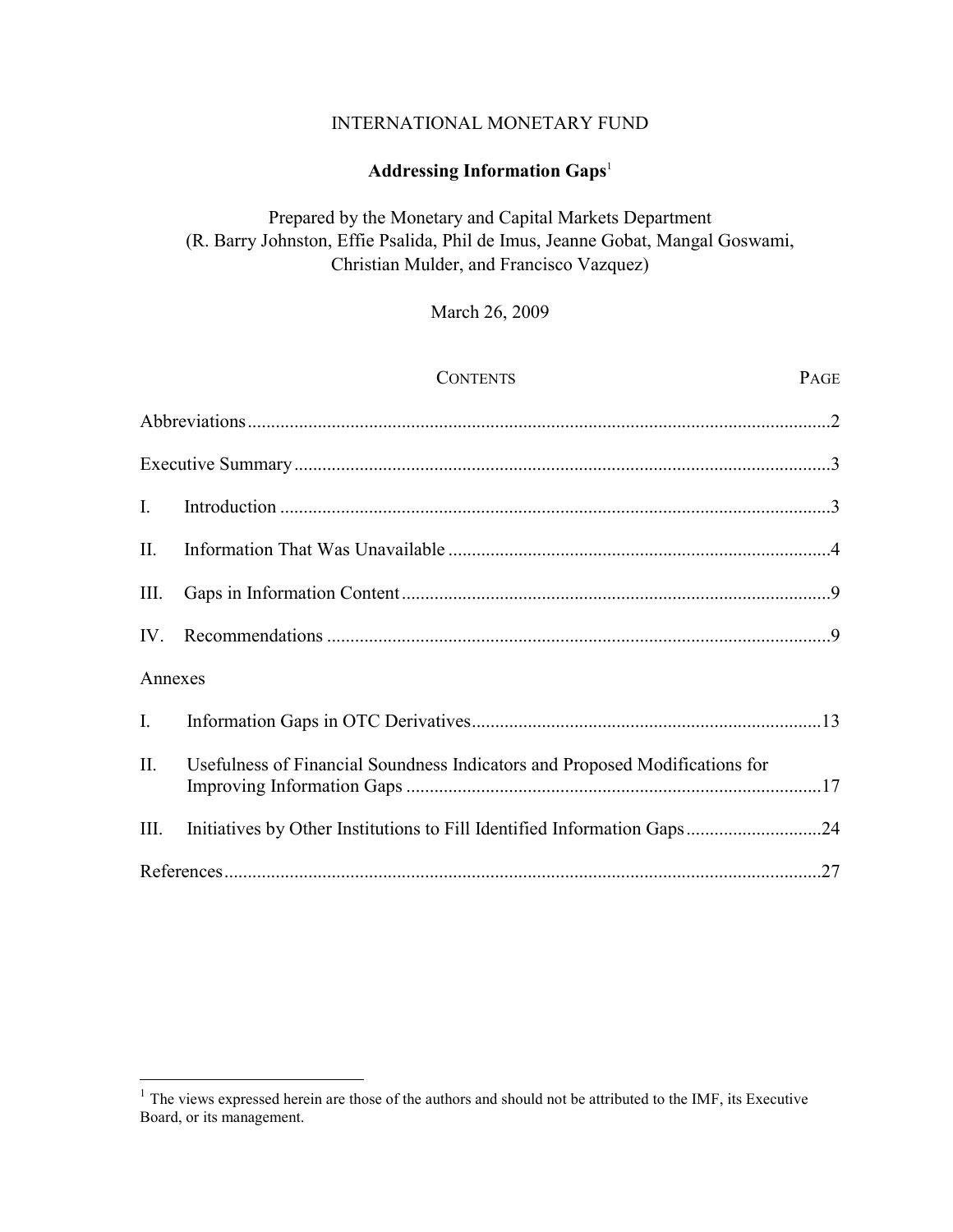# **Abbreviations**

| <b>ABCP</b>    | Asset-backed commercial paper                          |
|----------------|--------------------------------------------------------|
| ABS-CDO        | Asset-backed security - collateralized debt obligation |
| <b>ABX</b>     | Asset-backed securities index                          |
| <b>ARMs</b>    | Adjustable rate mortgages                              |
| <b>BCBS</b>    | Basel Committee on Banking Supervision                 |
| <b>BIS</b>     | <b>Bank of International Settlements</b>               |
| <b>CAR</b>     | Capital adequacy ratio                                 |
| <b>CDS</b>     | Credit default swaps                                   |
| <b>CEBS</b>    | Committee of European Bank Supervisors                 |
| <b>CRAs</b>    | <b>Credit Rating Agencies</b>                          |
| <b>CRMPG</b>   | <b>Counterparty Risk Management Policy Group</b>       |
| <b>DTCC</b>    | Depository Trust and Clearing Corporation              |
| <b>EDFs</b>    | <b>European Development Funds</b>                      |
| EM             | Emerging market                                        |
| <b>FICO</b>    | Fair Isaac Corporation                                 |
| <b>FRBNY</b>   | Federal Reserve Bank of New York                       |
| <b>FSA</b>     | <b>Financial Supervisory Authority</b>                 |
| <b>FSAP</b>    | <b>Financial Sector Assessment Program</b>             |
| <b>FSF</b>     | <b>Financial Stability Forum</b>                       |
| <b>FSIs</b>    | <b>Financial Soundness Indicators</b>                  |
| <b>FX</b>      | Foreign exchange                                       |
| <b>GFSR</b>    | Global financial stability report                      |
| <b>GSE</b>     | Government sponsored entities                          |
| <b>HFWG</b>    | Hedge fund working group                               |
| <b>HMDA</b>    | Home Mortgage Disclosure Act                           |
| <b>IASB</b>    | <b>International Accounting Standards Board</b>        |
| <b>IOSCO</b>   | International Organization of Securities Commissions   |
| <b>LTV</b>     | Loan-to-Value                                          |
| <b>MBS</b>     | Mortgage-Backed Security                               |
| <b>NBFIs</b>   | Nonbank Financial Institutions                         |
| <b>NPL</b>     | Nonperforming loans                                    |
| <b>OBSE</b>    | Off-balance-sheet entities                             |
| <b>OTC</b>     | Over-the-counter                                       |
| <b>ROA</b>     | Return on asset                                        |
| <b>SIVs</b>    | <b>Special Investment Vehicles</b>                     |
| <b>RESTART</b> | Residential Securitization Transparency and Reporting  |
| <b>SWFs</b>    | Sovereign Wealth Funds                                 |
| <b>TIC</b>     | <b>Treasury International Capital</b>                  |
| WG             | Working Group on Information Gaps                      |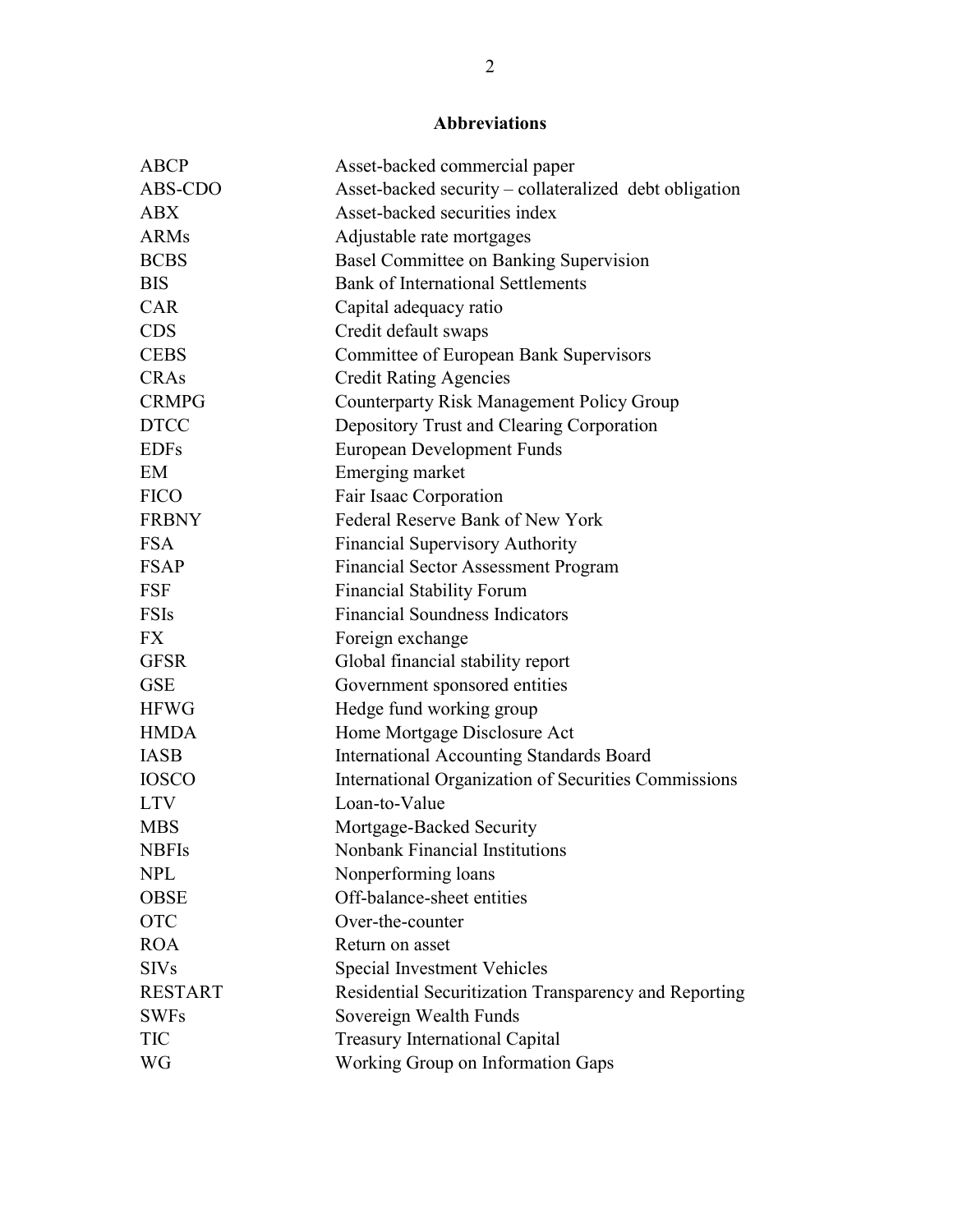#### **EXECUTIVE SUMMARY**

*The global financial crisis has identified serious gaps in information. This paper outlines some of the key information gaps and the priorities for filling them. Key areas for attention include the granularity of disclosures on exposures by large and complex financial institutions; disclosures and assessments of complex structured products; revamping of indicators used in financial stability analysis to focus on indicators with greater early warning content; and improving transparency in over-the-counter derivatives markets.* 

### **I. INTRODUCTION**

The global financial crisis has identified serious gaps in the information used in the assessment of financial institution and financial system stability. In response to these concerns, and as part of a broader project to draw lessons from the crisis, the Monetary and Capital Markets Department set up a small working group to examine the information gaps and to prepare recommendations.<sup>2</sup> Members of the working group were drawn from staff experienced in financial sector assessments (FSAPs and Article IVs) and multilateral financial sector surveillance (the Global Financial Stability Report) and included specialists on financial institutions and market analysis.

The Working Group on Information Gaps (WG) sought to:

 $\overline{a}$ 

- Review the usefulness of financial indicators in the period leading up to the crisis to identify major gaps in the information that was used to assess vulnerabilities in a global financial system of increasing interconnectedness;
- Identify key additional financial information—both quantitative and qualitative—that would have helped to provide better early warnings of the crisis and the disruptions that unfolded; and
- Outline steps to help fill the existing information gaps, and seek to support and complement other initiatives.

The range of information gaps was potentially very broad, and the areas of attention were thus limited. The WG explicitly excluded from its review the information that was reported to supervisory authorities ahead of the crisis. It also sought to narrow its focus to areas that could yield significant value added from a systemic financial vulnerability analysis perspective, and recognizing that the provision, collection, and analysis of information is costly and should be prioritized. While learning from the recent crisis, the review is intended to be forward-looking, and will require further detailed follow-up.

 $2$  The working group on information gaps was led by R. Barry Johnston, and comprised Jeanne Gobat, Mangal Goswami, Phil de Imus, Christian Mulder, Effie Psalida, and Francisco Vazquez. Additional contributions were made by Zsofia Arvai and Karim Youssef.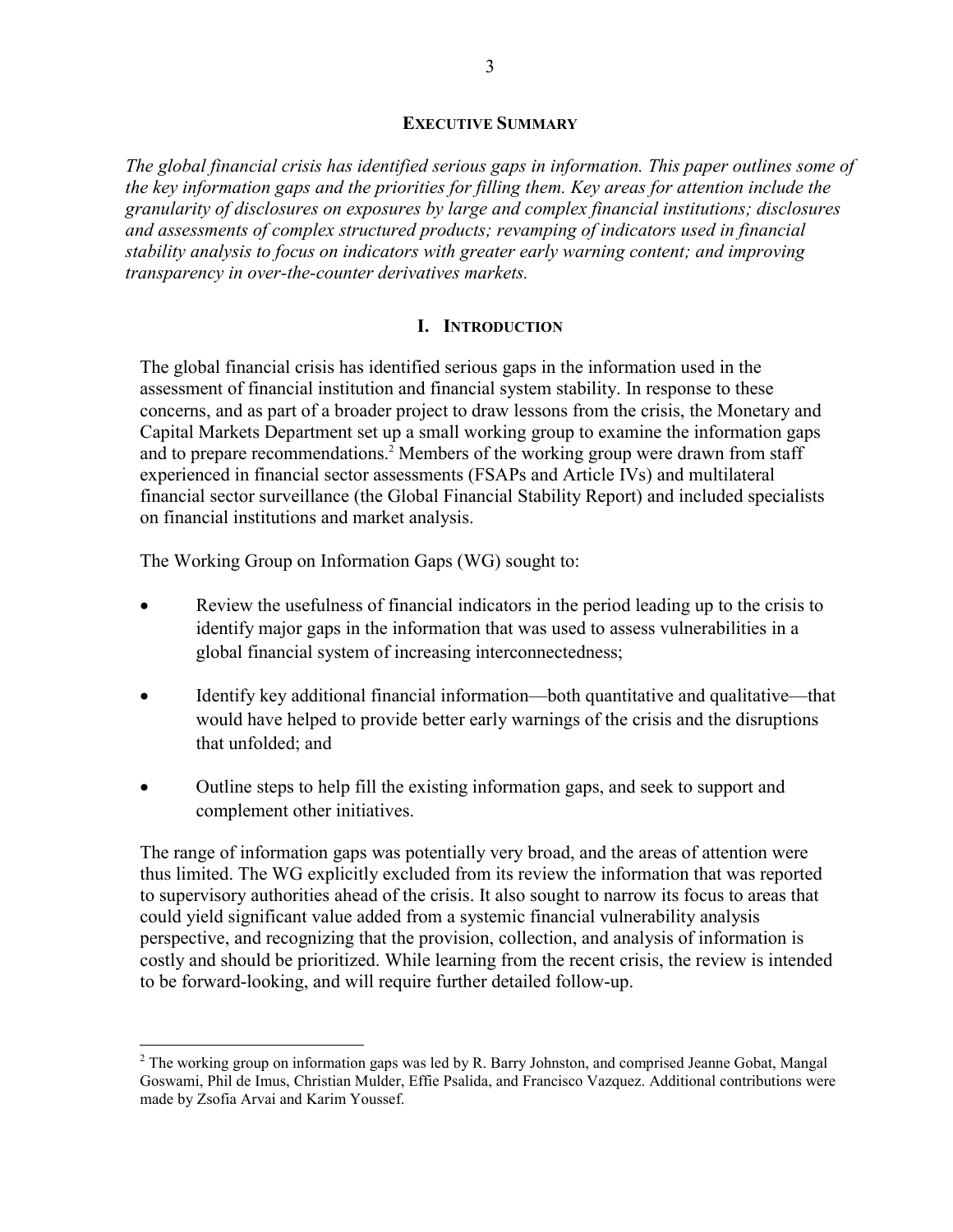The information gaps fall into two broad categories. First is information that was either unavailable or not publicly disclosed. This is discussed in Section II. The second category concerns gaps in information content (Section III). The latter gap is important, since the use of the information to prepare effective early warnings was blunted in part because of attention on indicators that had limited or misleading information content. Section IV notes initiatives being taken by other institutions and forums, and provides recommendations to help fill the information gaps.

# **II. INFORMATION THAT WAS UNAVAILABLE**

Core to the gaps in information was the failure of disclosure and data analysis frameworks to keep up with financial innovation. The last decade witnessed rapid financial innovation, spurred by deregulation, technological advance, and regulatory arbitrage. As a result, financial activities expanded in areas where data reporting was opaque or nonexistent. In particular, there was sharp expansion of financial activities through the following five main channels:

complex structured products;

<u>.</u>

- off-balance-sheet entities (OBSE);
- trading books of banks' balance sheets;
- over-the-counter (OTC) derivatives markets and in particular credit default swaps (CDS); and
- nonbank financial institutions such as investment banks, pension funds, insurance companies, and hedge funds.

A common feature of operations involving these instruments and institutions is that they are less documented and transparent than operations conducted through banks' banking books, which have traditionally been the major focus of financial stability analysis. Table 1 lists the financial market indicators related to the current crisis and notes whether high-quality data were available and some of the data limitations.

The specific gaps in information that were among the most critical in preparing early warning of the crisis included the following areas:

- There were insufficient data on the risk exposures of major banking institutions, and their interlinkages across borders and markets, because of the complexity of products and lack of granularity in disclosures.
	- ° The sheer volume of complex structured products held on bank balance sheets and in off-balance-sheet entities were not known fully, nor were the concentration of their exposures to economic sectors and counterparties.<sup>3</sup>

 $3$  Reports that have highlighted the shortcomings in institution disclosures include the following: Senior Supervisory Group (2008) and Committee of European Banking Supervisors (2008)*.*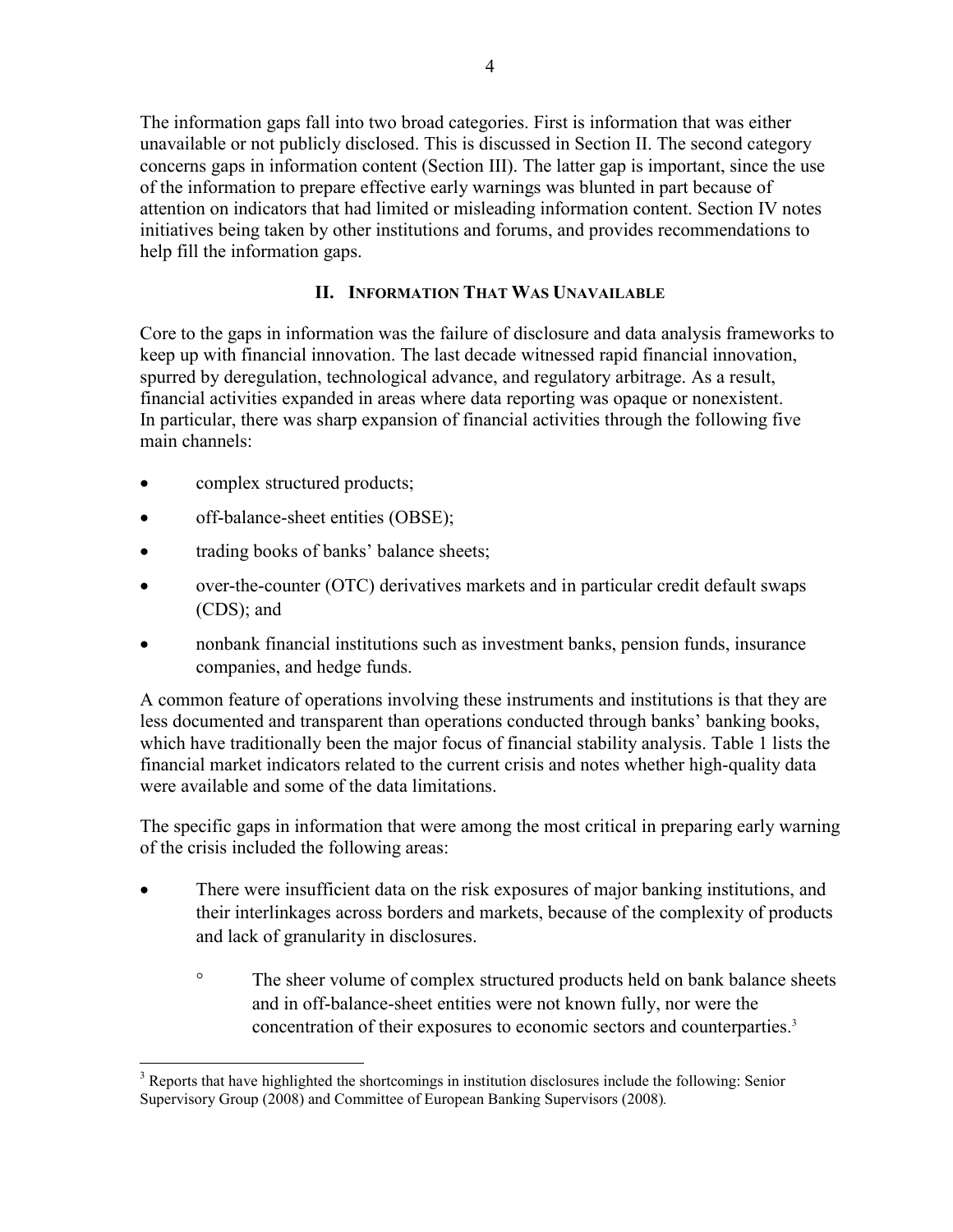This opacity led to overestimation of the degree to which risk had been transferred and diversified.

- ° Even when there was regular reporting by regulated financial institutions, there was lack of consistency and transparency in disclosures, especially in their granularity. The lack of specificity and uniformity in reporting of trading book exposures hampered institutional risk assessments, cross-institution and cross-product comparison, aggregation, and stress testing for macrofinancial stability analysis.
- Asset valuation techniques and risk models for complex structured products were insufficiently developed and unable to capture the distribution of tail losses and price correlations. Specifically, the processes, including assumptions and data used for the calibration of the models and back testing, were not rigorous enough as they were based on an unusually benign segment of the credit cycle. Until the crisis provided an extreme, real-life stress test, the price distributions and cross-correlations of these new, structured products had never been tested by a downturn (see Box 1 for more details).
- Insufficient information on prices, traded volumes, and concentration in OTC traded instruments inhibited assessments of liquidity and market risk (see Annex I for more details).
- Information was absent on leverage and both levels and concentration of exposures in systemically important nonbank financial institutions, and on their linkages with other financial institutions. One broadly nontransparent area was banks' exposures to hedge funds through their prime brokerages.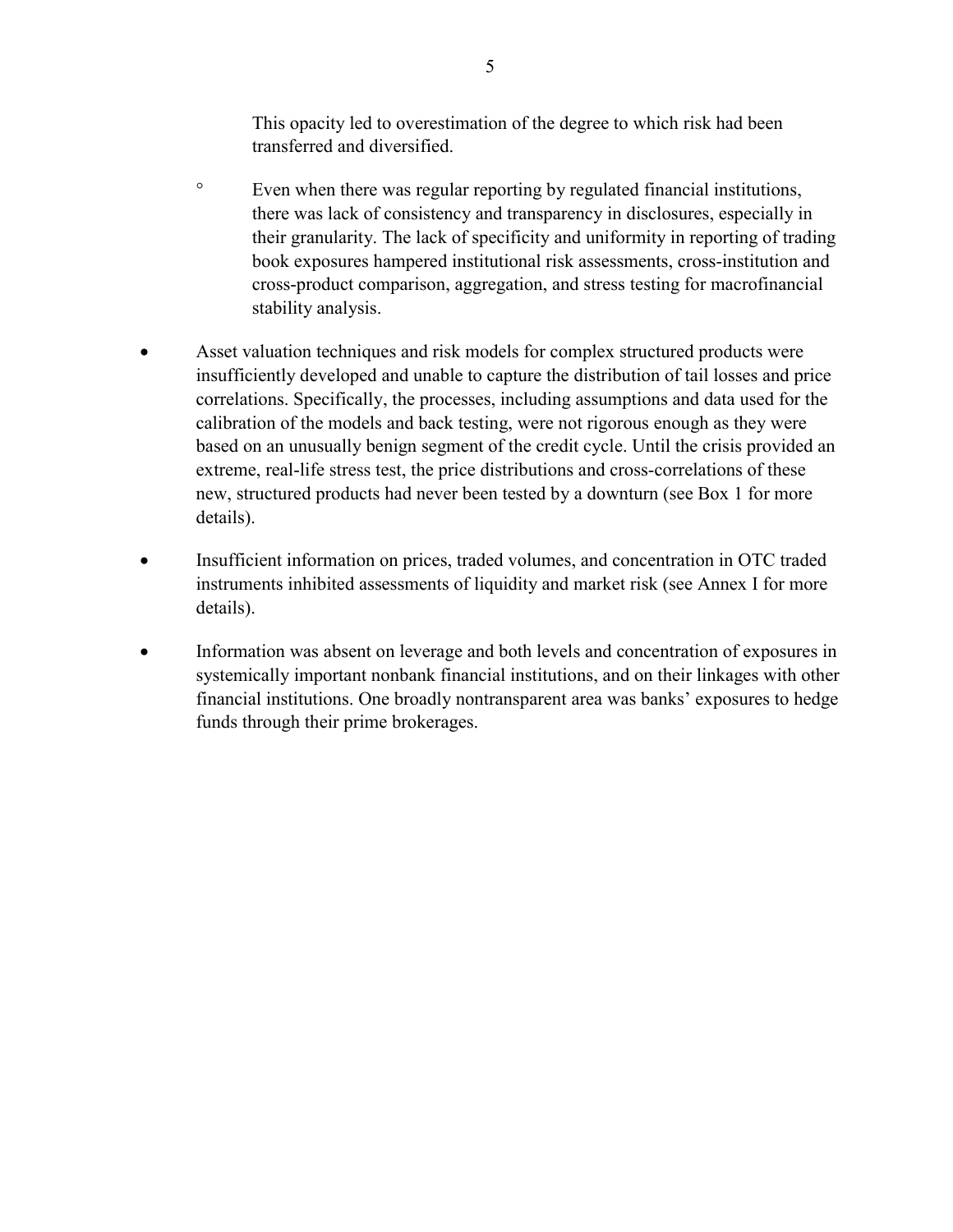|                                            |                                                                                                |                                                                                          | <b>High-Quality</b><br>Data Available |                           |                                                                                                                                                                                                                                |
|--------------------------------------------|------------------------------------------------------------------------------------------------|------------------------------------------------------------------------------------------|---------------------------------------|---------------------------|--------------------------------------------------------------------------------------------------------------------------------------------------------------------------------------------------------------------------------|
| <b>Risk monitored</b>                      | Indicator                                                                                      | <b>Sources</b>                                                                           | Borrowers/<br><b>Investors</b>        | <b>Official</b><br>sector | <b>Explanation</b>                                                                                                                                                                                                             |
| Mortgage origination                       | Borrower credit<br>quality and loan<br>characteristics<br>(income, FICO<br>scores, LTVs, etc.) | Loan<br>Performance,<br>Intex, HMDA                                                      | No                                    | No                        | Amount of false documentation on subprime loans<br>and property appraisals, and a lack of data for no<br>document loans. Borrowers have difficulty<br>understanding loan terms for innovative products<br>(e.g., teaser ARMs). |
|                                            | Loan volumes                                                                                   | Loan<br>performance,<br>Intex, HMDA,<br>dealers, CRAs                                    | Yes                                   | Yes                       |                                                                                                                                                                                                                                |
| Mortgage<br>securitization                 | MBS, ABS-CDO<br>volumes                                                                        | Dealers, data<br>services, CRAs                                                          | Yes                                   | Yes                       | Data did not shed light on which sectors ended up<br>owning the exposures.                                                                                                                                                     |
|                                            | Granular data on<br>collateral loan<br>pools                                                   | Bank regulatory<br>filings, company<br>presentations,<br>dealers, CRAs                   | No                                    | No                        | Data on underlying collateral for MBS were not<br>standardized or easily comparable.                                                                                                                                           |
|                                            | MBS, ABS-CDO,<br>ABX prices and<br>spreads                                                     | Bank regulatory<br>filings, company<br>presentations,<br>dealers, CRAs                   | Yes                                   | Yes                       |                                                                                                                                                                                                                                |
| <b>Credit default swaps</b>                | CDS prices                                                                                     | Dealers, Markit                                                                          | Yes                                   | Yes                       |                                                                                                                                                                                                                                |
|                                            | CDS volumes by<br>reference entity                                                             | DTCC, dealers                                                                            | No                                    | No                        | There were limited high-frequency data on CDS<br>contracts until very recently.                                                                                                                                                |
|                                            | CDS exposures by<br>counterparty and<br>reference entity                                       | DTCC, BIS,<br>dealers, firm/fund-<br>level disclosures                                   | No                                    | No                        | Information on CDS exposures would be<br>particularly important to evaluate the extent of<br>counterparty exposures of a major CDS dealer or<br>concentration risk.                                                            |
| OTC products,<br>especially<br>derivatives | OTC product<br>volumes by type                                                                 | Dealers, data<br>services, CRAs,<br><b>BIS</b>                                           | No                                    | No                        | Information on OTC derivative exposures of<br>institutions is not readily available                                                                                                                                            |
|                                            | OTC product prices                                                                             | Dealers, data<br>services, CRAs                                                          | Yes                                   | Yes                       |                                                                                                                                                                                                                                |
|                                            | OTC product<br>exposures by<br>counterparty and<br>type                                        | Dealers, data<br>services, CRAs,<br><b>BIS</b>                                           | No                                    | No                        |                                                                                                                                                                                                                                |
| <b>Funding markets</b>                     | Interbank and<br>money market<br>rates and spreads                                             | Data providers,<br>central banks,<br>dealers                                             | Yes                                   | Yes                       |                                                                                                                                                                                                                                |
|                                            | Interbank volumes.<br>especially for<br>dollars and<br>including system<br>excess or deficit   | Some central<br>banks                                                                    | No                                    | No                        | There are limited data, especially high-frequency,<br>on the transaction volumes in interbank markets.<br>and the Federal Reserve, unlike other central<br>banks, does not publish estimates of system<br>liquidity.           |
|                                            | Interbank financing<br>rates of individual<br>banks, especial<br>non-Libor, Euribor<br>panel   | Bank regulatory<br>filings, company<br>presentations,<br>dealers, CRAs                   | No                                    | No                        | Data are only available for Libor or Euribor panel<br>contributors, and even the Libor submissions<br>have been called into question.                                                                                          |
| <b>Funding markets</b>                     | Amount of<br>individual bank<br>funding surplus or<br>deficit                                  | Dealers, CRAs,<br>bank regulatory<br>filings, company<br>presentations,<br>central banks | No                                    | Yes                       | These data are available to some extent to the<br>central banks, especially banks accessing central<br>bank liquidity facilities, but the bank-level data<br>tend not to be publicly disclosed.                                |

# **Table 1. Financial Market Indicators Related to the Financial Crisis**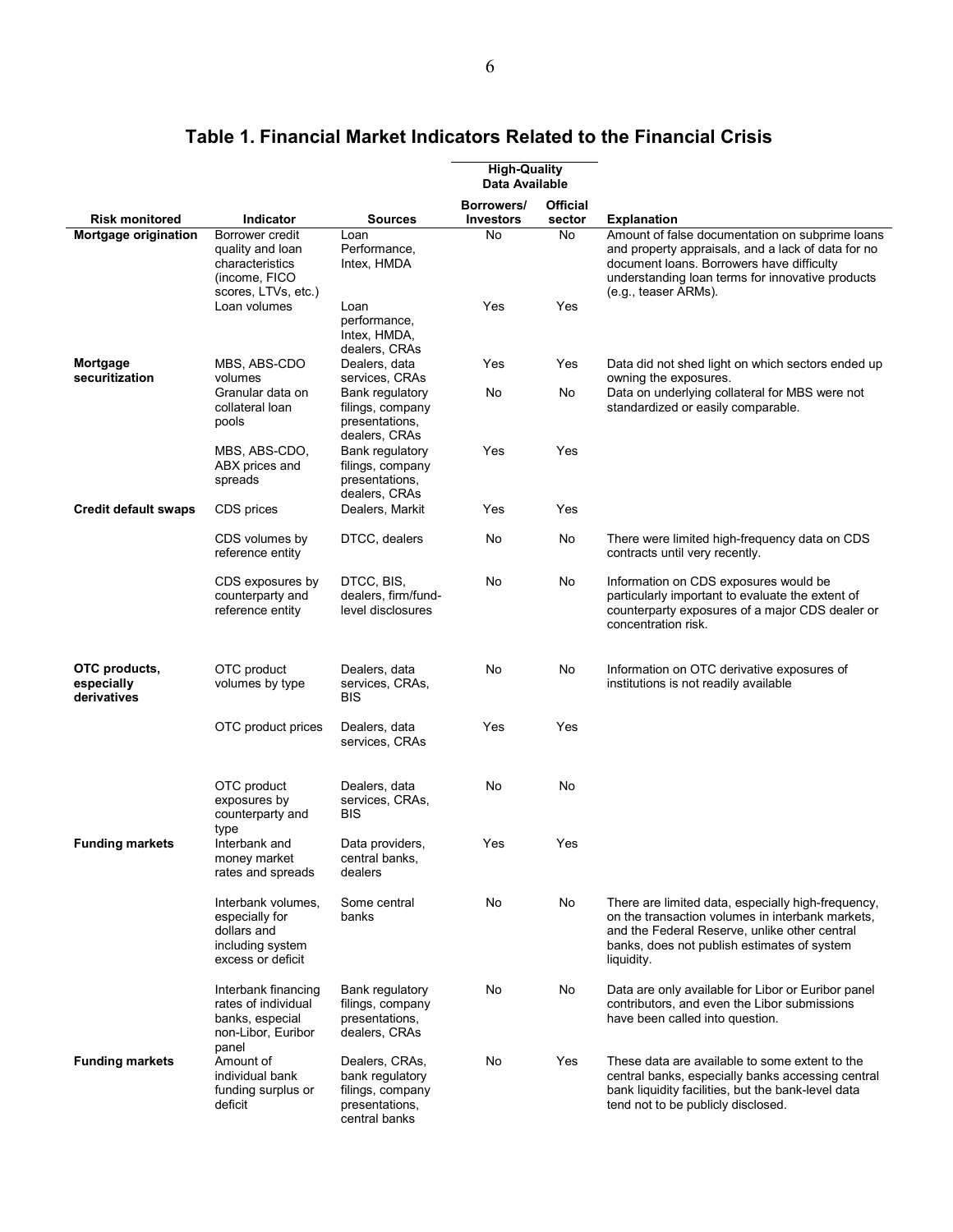|                         | Money market<br>mutual fund flows                                                   | Data providers<br>and industry<br>groups, dealers,<br>CRAs                      | Yes | Yes |                                                                                                                                                                                                              |
|-------------------------|-------------------------------------------------------------------------------------|---------------------------------------------------------------------------------|-----|-----|--------------------------------------------------------------------------------------------------------------------------------------------------------------------------------------------------------------|
|                         | Individual money<br>market mutual fund<br>exposures                                 | Data providers<br>and industry<br>groups, dealers,<br>CRAs, official<br>sources | No  | No  | Granular data on money market fund exposures<br>are limited, especially high-frequency data.                                                                                                                 |
|                         | Flows and<br>exposures of<br>nonbank, non-MMF<br>money market<br>investors          | Proprietary                                                                     | No  | No  | Granular data on the exposures and activity of<br>securities lenders and offshore money market<br>funds are limited.                                                                                         |
| <b>Banks</b>            | Bank equity prices<br>and volatility, and<br>CDS spreads                            | Data providers,<br>dealers                                                      | Yes | Yes |                                                                                                                                                                                                              |
|                         | <b>Bank financial</b><br>statements                                                 | Regulatory filings,<br>company<br>presentations,<br>data providers              | Yes | Yes | The frequency of reporting in the United States is<br>quarterly whereas in Europe, it is semi-annually.<br>Reporting was not viewed as comprehensive in<br>terms of an investor's ability to evaluate risks. |
|                         | Bank exposures,<br>including off-<br>balance-sheet                                  | Regulatory filings,<br>company<br>presentations,<br>dealers, CRAs               | No  | No  | Granular data on exposures, especially to<br>troubled assets, were viewed as inadequate prior<br>to the crisis.                                                                                              |
| <b>Nonbank entities</b> | Investments of<br>SIVs and ABCP<br>conduits                                         | Dealers, CRAs,<br>News reports                                                  | No  | No  | Detailed disclosures of ABCP and SIV holdings<br>were limited prior to the crisis. These improved for<br>banks by late 2007, but were not readily available<br>for other holders.                            |
|                         | Exposure to SIVs<br>and ABCP,<br>including via lines<br>of credit or<br>sponsorship | Bank regulatory<br>filings, company<br>presentations,<br>dealers, CRAs          | No  | No  | Information was available, but risks were not<br>easily understood or were underappreciated.<br>Information improved by late 2007, but is still not<br>viewed as comprehensive.                              |
|                         | SIV and ABCP CP<br>ratings                                                          | CRAs                                                                            | Yes | Yes |                                                                                                                                                                                                              |
|                         | Funding structure<br>and leverage in<br>SIVs and ABCP                               | Dealer, CRAs,<br>News reports                                                   | No  | No  | Data on SIV balance sheet and risks were<br>primarily available from credit rating agencies and<br>dealers, but high-frequency information was not<br>readily available on a broad basis.                    |
|                         | GSE equity prices,<br>and debenture and<br>CDS spreads                              | Data providers,<br>dealers                                                      | Yes | Yes |                                                                                                                                                                                                              |
|                         | <b>GSE</b> financial<br>statements                                                  | Bank regulatory<br>filings, company<br>presentations,<br>dealers, CRAs          | Yes | Yes |                                                                                                                                                                                                              |
|                         | <b>GSE</b> exposures<br>and flows                                                   | Bank regulatory<br>filings, company<br>presentations,<br>dealers, CRAs          | No  | No  | Granular data on exposures, especially to non-<br>GSE assets, were viewed as limited.                                                                                                                        |
|                         | Leverage of other<br>nonbank entities                                               | Bank regulatory<br>filings, company<br>presentations,<br>dealers, CRAs          | No  | No  | There are varying degrees of disclosure among<br>nonbanks, but some, especially hedge funds, had<br>very limited disclosure.                                                                                 |
|                         | Exposures and<br>flows of other<br>nonbank entities                                 | Bank regulatory<br>filings, company<br>presentations,<br>dealers, CRAs          | No  | No  | There are varying degrees of disclosure among<br>nonbanks, but some, especially hedge funds, had<br>very limited disclosure, this may hold for<br>corporates as well.                                        |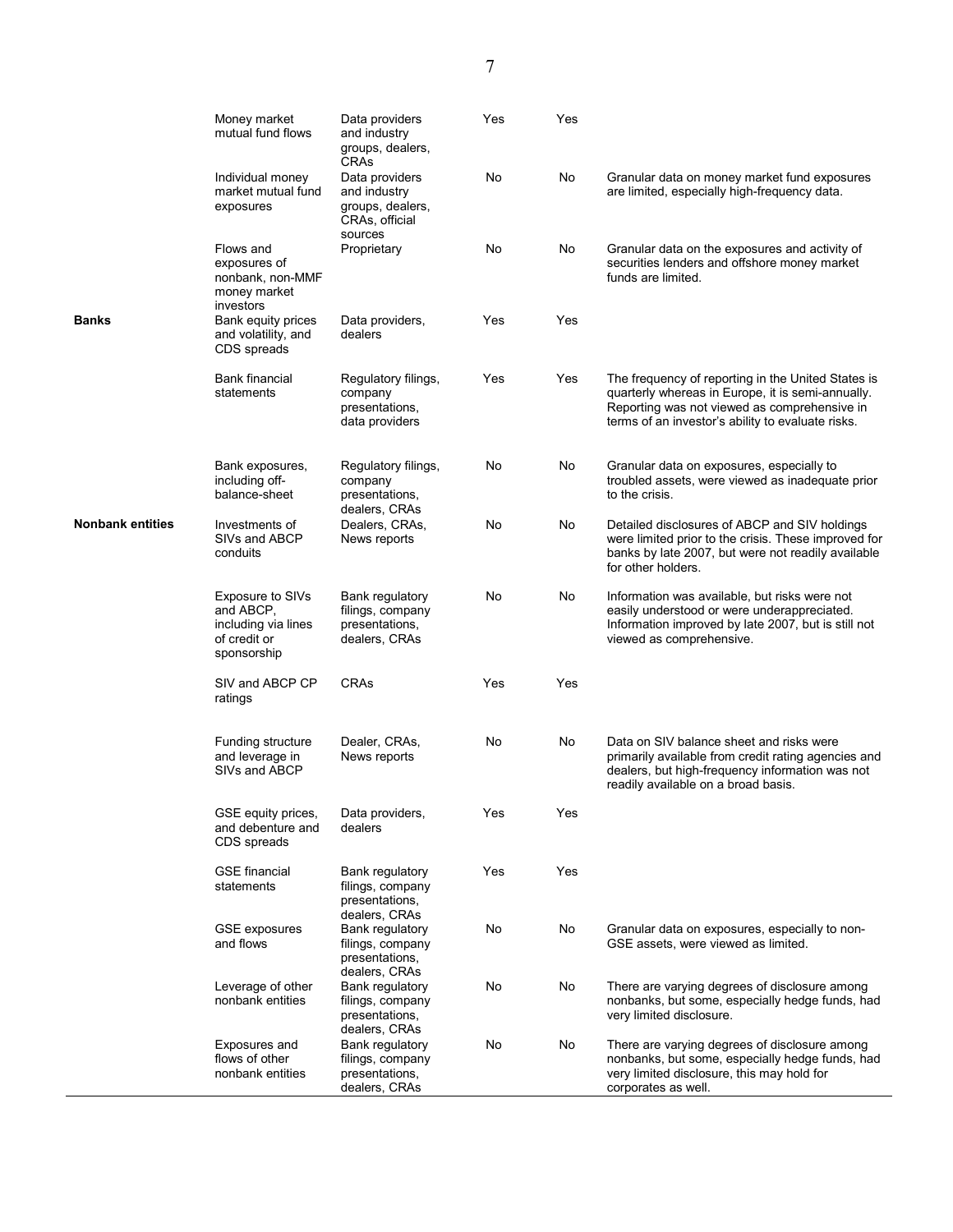## **Box 1. Valuation Techniques and Risk Models**

The ongoing financial crisis has uncovered several shortcomings associated with asset valuation techniques and risk modeling. These include limitations of models to capture tail losses, particularly those associated with the build-up of risks at the systemic level; exclusion of sizable off-balance-sheet exposures from the risk calculations on the premise of an effective risk transfer; and gaps in the disclosure of valuation and risk modeling techniques and results. The following aspects can be highlighted:

**Model shortcomings**. Modern asset valuation techniques and risk models are still unable to capture the distribution of tail losses and price correlations during distressed periods. Moreover, the mapping of macroeconomic conditions to risk factors is only at an early stage due to data limitations and challenges associated with parameter stability in the presence of structural changes in the macroeconomic environment. As a result, asset valuation and risk modeling tools are usually based on a microeconomic perspective that focuses on the idiosyncratic risk of specific instruments or portfolios, thus overestimating the benefits of diversification.

**Calibration of model parameters**. The datasets used in the calibration of risk parameters and stress factors are typically based on insufficiently longtime series and are biased by the exceptional period of economic growth and benign conditions in financial markets ahead of the crisis. In addition, the price distributions and cross-correlations of structured products and other innovative financial instruments during distress episodes were not well known, due to their novelty or lack of active market trading.

**Overestimation of the risk transfer**. Asset securitization, which was induced by regulatory arbitrage and the search for yield in a low interest rate environment, led to distorted liquidity measures, opacity on the size of the underlying risk exposures, and overestimation of the risk transferred. A share of securitized credit portfolios were retained in bank balance sheets as trading assets, inducing an upward distortion of customary asset liquidity measures, and concealing the exposure of banks to the underlying assets, due to insufficient granularity in the reporting of securities portfolios. In addition, a share of securitized portfolios was taken off–balance sheet, also contributing to information opacity and creating a false sense of safety via risk transfer. Further, risks that were transferred to legally separate SIVs had to be brought back on–balance sheet due to reputation risks.

**Fractional coverage of risk assessments**. Value-at-risk models and stress tests of market and credit risks are typically applied separately, failing to provide a simultaneous coverage of the entire position (on- and off-balance-sheet), and without proper consideration of interactions between market, credit, and liquidity risks (due to modeling complexities). This piecemeal approach, combined with insufficient disclosure of the size of the portfolios under analysis, obscures the interpretation of the results and the stability assessment by the external observer.

**Weak comparability of risk models across institutions**. State-of-the-art models of market, credit, and liquidity risks share a broad similarity in their main components. However, the comparability and interpretation of model results across institutions is complex due to variations in model structure, estimation methods, and parameter calibration, among other factors. The diversity of model applications erodes transparency in the assessment of risk exposures and the adequacy of buffers at the level of individual institutions.

**Heterogeneous reporting of risk parameters and model results.** The reporting of estimated losses is typically fractional and cannot be easily aggregated to get a sense of risks over the entire bank exposures, or aggregated across financial institutions to assess vulnerabilities at the systemic level. In addition, the reporting of risk parameters and stress factors used in asset valuation and risk modeling, including the size and time depth of the underlying data, has been insufficient.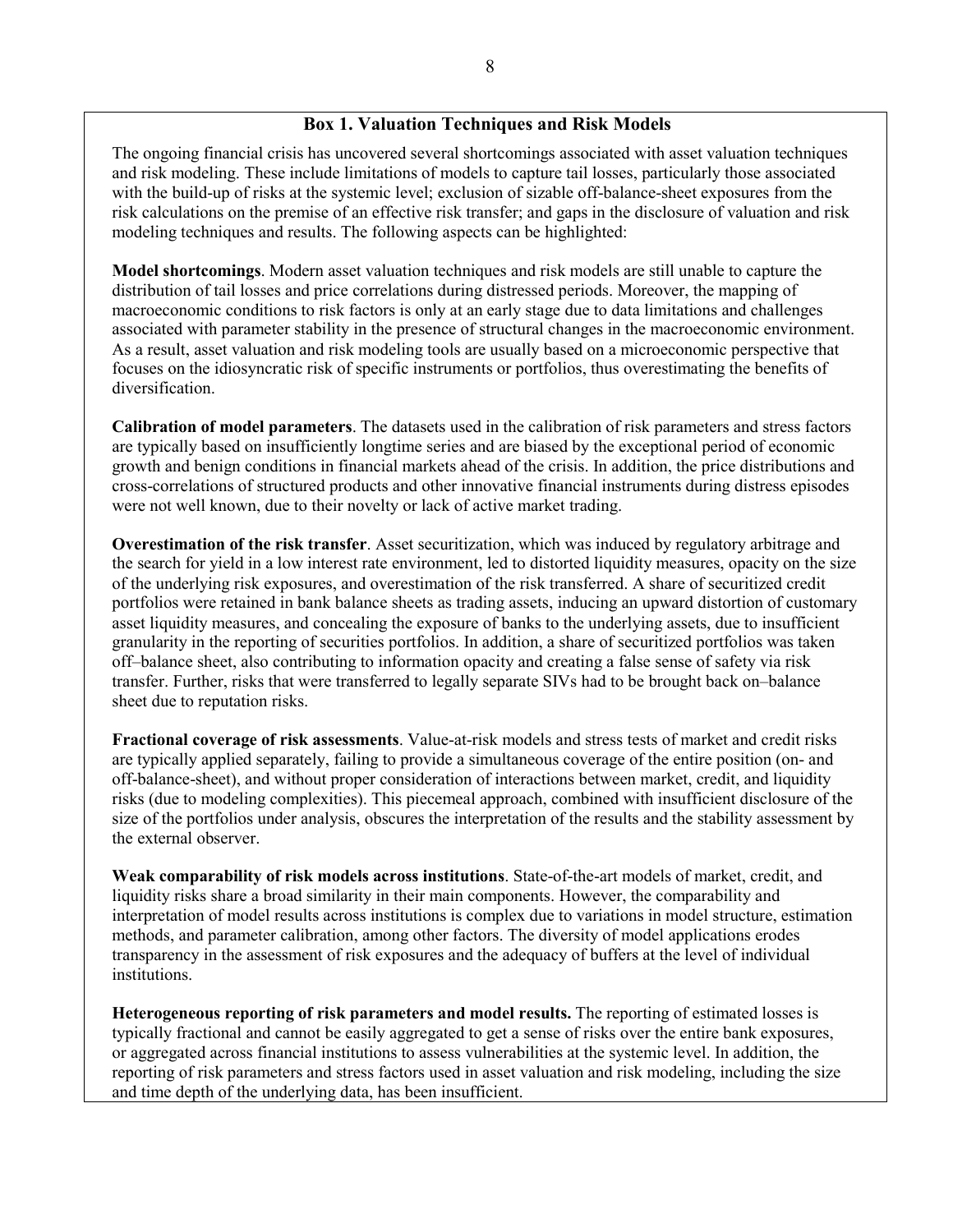#### **III. GAPS IN INFORMATION CONTENT**

The second key information gap concerns the information content of the indicators that were monitored. The standard financial soundness indicators (FSIs) that were emphasized as part of the IMF's surveillance generally performed poorly as early warning indicators of the financial turmoil. Some of the core indicators continued to signal soundness and sufficient liquidity of financial institutions even as underlying balance sheet and market conditions deteriorated. In particular, the focus on regulatory capital measures (Basel capital adequacy ratio, CAR) understated the risks associated with the complex financial instruments on banks' trading books and other balance and off-balance-sheet transactions that took place to meet the CAR. Sectoral leverage provided better signals of the trends in risk but were not part of the core set of FSIs, and the collection of data for nonbanks was typically incomplete. Annex II provides an initial review of the usefulness of FSIs as advance warning indicators of the crisis  $4$ 

Market indicators provided limited advanced warning of the severity of the crisis. Measures of financial institution soundness such as distance to default appear to have been driven largely by contemporaneous information, and their predictive value remains to be assessed. Measures of risk and volatility were at historically low levels immediately prior to the crisis. Valuation techniques and risk management assessments, including those by rating agencies, were generally too optimistic and failed to factor in potential correlations of tail risks (see Box 1).

Qualitative assessments by a minority of observers and analysts were more attuned to the macrofinancial risks, but the difficulty of translating qualitative monitoring into quantitative analysis often blunted the forcefulness of the arguments. Conjunctural assessments generally flagged sectoral exposure risks (e.g., in the housing market) and expressed concern about the compression of spreads, underpricing of risks, decline in underwriting standards, and the lack of transparency in exposures. The difficulty was to substantiate the qualitative assessments with quantitative analysis given the gaps in the information identified above and the general underappreciation of the breadth of instruments and institutions that would be affected by the sectoral risks. This inability to substantiate and quantify looming risks point to specific triggers, or identify inflection points ex ante weakened the effectiveness of the few doomsayers' messages, especially during a long and seemingly permanent upturn.

#### **IV. RECOMMENDATIONS**

Recommendations have been made by a number of institutions and forums to address gaps in information that contributed to the crisis (see Annex III). Some of the key initiatives and recommendations that would have an important beneficial role in filling the information gaps include:

<sup>&</sup>lt;sup>4</sup> For a detailed review of the role of FSIs and market indicators as early warning indicators, see Chapter III of the Global Financial Stability Report (2009, forthcoming).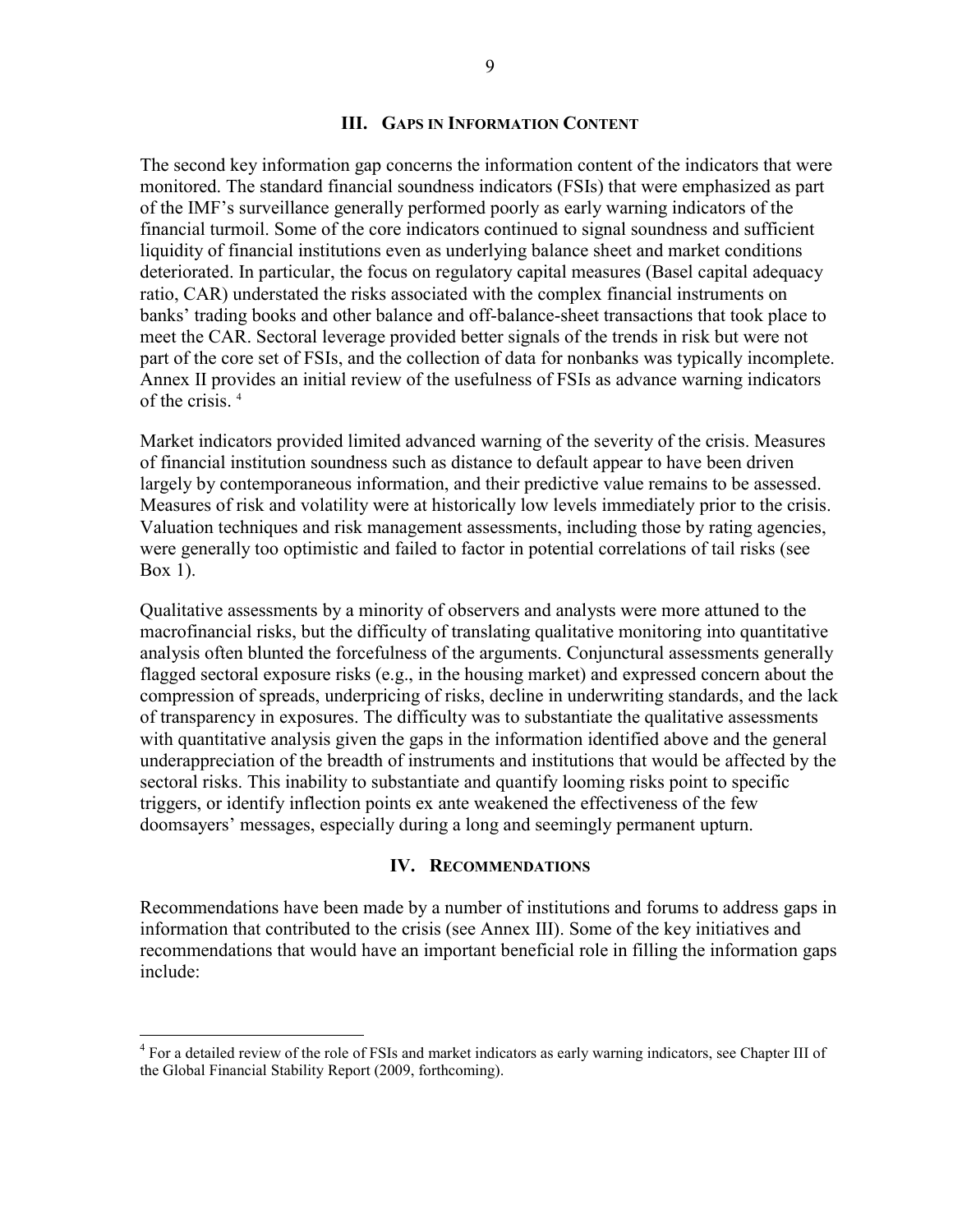- Enhance disclosure requirements under Pillar 3 of Basel II covering (i) securitized exposures, especially in the trading book; (ii) sponsorship of OBSE; (iii) liquidity commitments to ABCP conduits; and (iv) valuations including methodologies (BCBS).
- Adopt good practices for disclosures by banks on activities affected by the financial turmoil, including meaningful information on exposures and impacts, with appropriate levels of granularity (CEBS).
- Increase standardization and improve disclosure of structured products (Project RESTART). Broader private sector efforts are in progress to design a detailed and uniform reporting system for asset-backed securities and to standardize due diligence for evaluating the quality of such assets. Under these plans, the information provided to potential investors will include the key assumptions that give rise to the expected returns and rigorous analysis of scenario results and stress tests, both extreme and more probable.
- Revise reporting requirements for improving disclosure of OBSEs (IASB).
- Provide a centralized clearinghouse for CDS transactions (FRBNY) and disclose CDS transaction data to the public (DTCC). A centralized clearinghouse is currently under preparation for clearing CDS contracts.
- Enhance disclosure by credit rating agencies on (i) historical performance of ratings; (ii) loss, cash flow and sensitivity analysis that underlines the ratings; and (iii) ratings methodologies (IOSCO).
- As regards improving disclosure for hedge funds, the best practice standards contained in the HFWG report<sup>5</sup> recommend improving hedge fund transparency vis-àvis their investors/clients and their funding counterparties, but stays short of recommending increased transparency toward supervisors or the general public.

The WG's recommendations complement the recommendations of other institutions and forums, and fall into six main categories:

- First, strengthen public disclosure practices of systemically important financial institutions by making reporting information more granular and consistent:
	- o Large banks: reporting should be frequent and cover market positions as well as exposures by the economic sector, large counterparties, and countries. Off-

 $\overline{a}$ <sup>5</sup> Hedge Fund Working Group (January 2008).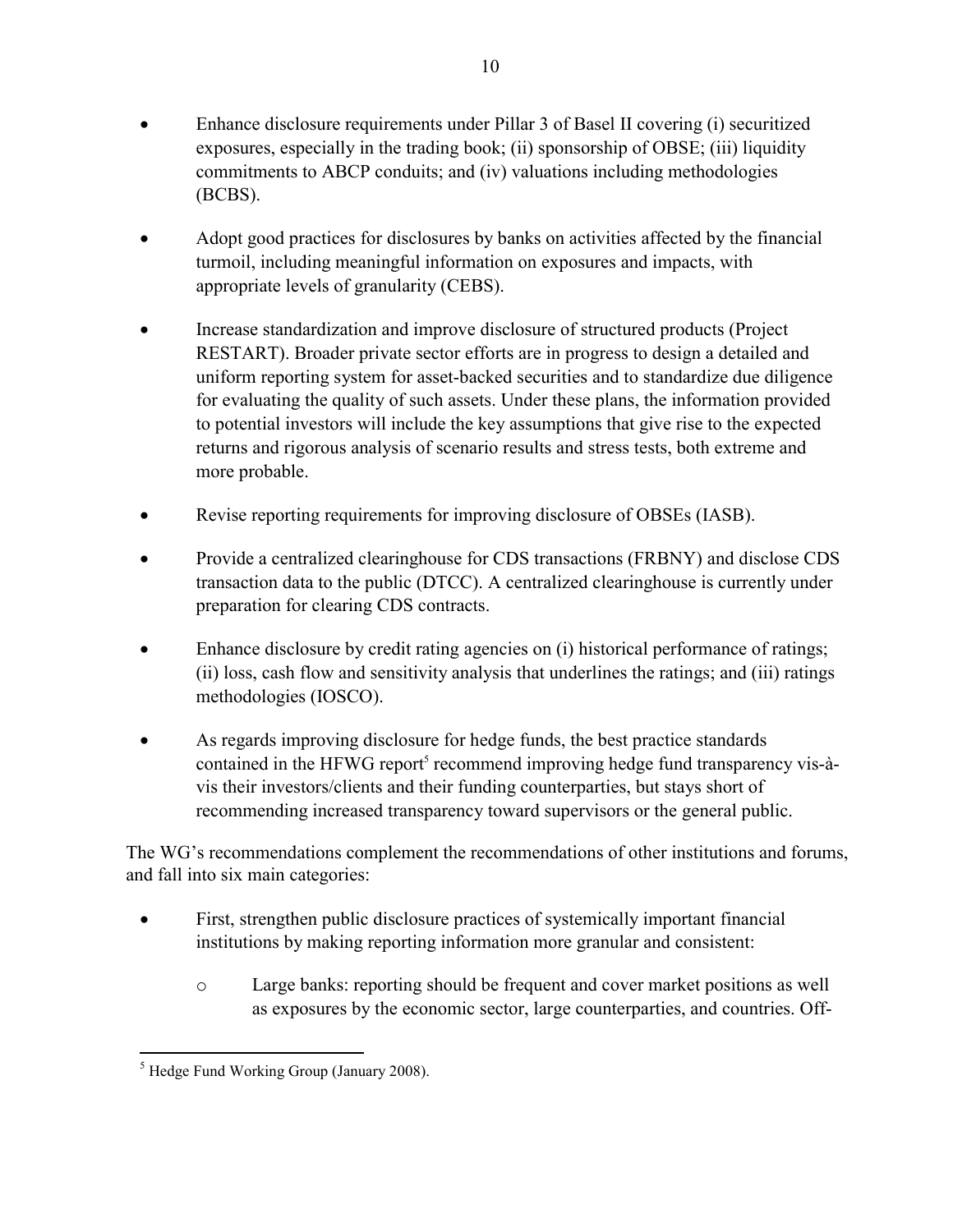balance-sheet activities should also be covered, and reporting should be according to a common reporting template to permit aggregation, the identification of important network linkages and exposures, and cross-country comparison that will meet macroprudential assessment needs.

- o Systemically important NBFIs, such as insurance companies and large investment funds, should report information, including indicators on their leverage and exposures, in a format that is consistent and comparable to that of banks.
- o Coordination will be required, including by supervisors, central banks, market participants, and the IMF and other international organizations, to promote and support the initiatives to enhance bank and systemic NBFI disclosures.
- Second, revamp and broaden the coverage of FSIs, with a greater emphasis on specific country circumstances and systemically important financial institutions. Experience demonstrates that FSIs can only be the starting point of financial stability analysis. Nevertheless, work is still needed to improve both the quality of these indicators and their analysis—work that the IMF is well placed to help promote and guide given its existing mandate and role in coordinating international efforts to develop standards for FSIs.<sup>6</sup> Against this background, FSIs should be:
	- o **reprioritized** for banks, especially their CAR, liquidity, and leverage measures;
	- o **expanded** to include systemic NBFIs; and
	- o **enhanced** in terms of their coverage of sectoral risk exposures (households and corporates), including in foreign exchange where appropriate.
- Third, strengthen disclosure by large banks, systemic NBFIs and credit rating agencies of the valuation of complex models and risk management practices. More complete and standardized information should be disclosed, including:
	- $\circ$  the main characteristics of model valuation techniques and risk management practices, including the characteristics of the datasets used to calibrate the main risk parameters and stress tests as well as credit and liquidity risk management methodologies; and
	- o the linkages of risk models and parameters to macroeconomic conditions.

<sup>1</sup> <sup>6</sup> The IMF's coordinated compilation exercise provides a platform for supporting and collection of FSIs.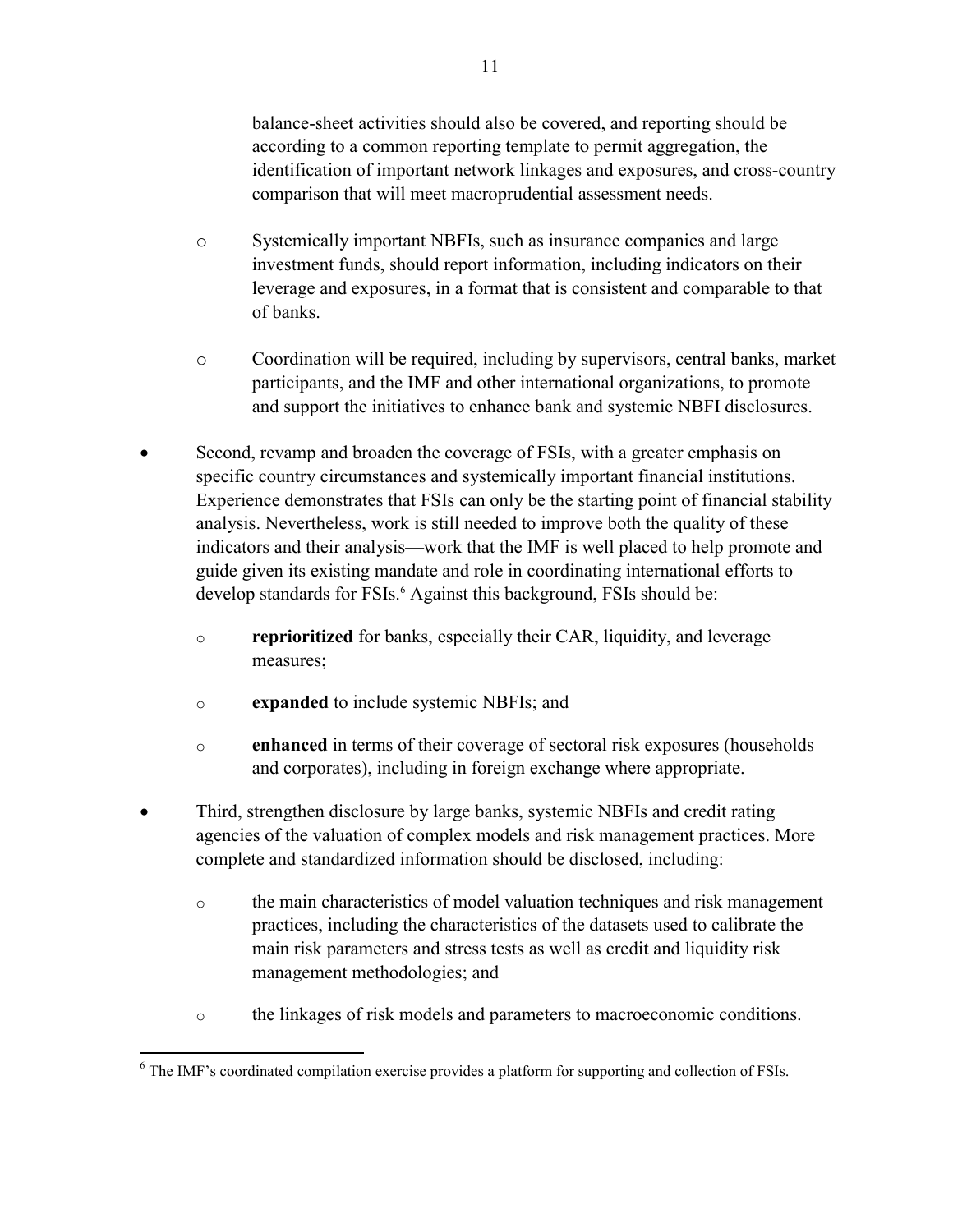- Fourth, financial stability departments of central banks and supervisory authorities should take the lead in translating disclosures into effective assessments of institutional and systemic risk. Oversight of reporting institutions will be required to ensure that the disclosures are translated into clear messages for policymakers and result in actionable recommendations. In addition, the assessments should be disseminated to all relevant agencies, both domestically and internationally, that need the assessments for their work on financial stability and early warning systems.
- Fifth, improve the transparency and coverage of information regarding OTC derivatives markets. While deriving comprehensive OTC derivatives data, including on exposures, is likely to remain problematic:
	- o The BIS could take the lead in assessing ways to enhance the usefulness of its OTC derivatives database. Issues that should be considered include: (1) the geographical and instrument coverage; (2) the frequency of reporting; (3) the granularity of disclosure as regards instruments, counterparties, and market concentration; and (4) the shifting of focus of data collection from information on volumes to exposures.7
	- o Disclosure of CDS transactions would be enhanced by ensuring that clearinghouse developments under preparation are well coordinated; and clearing and settlement platforms could be extended to other OTC traded instruments.
- Sixth, enhance the transparency of credit ratings methodologies. Work is already underway to address this issue, but national authorities will need to ensure that credit rating agencies provide more information regarding the methodologies used to rate structured credit products as well as information on the sensitivity of ratings to shocks. Moreover, as often stressed by the IMF's GFSR, adopting a different rating scale for such instruments could help encourage more prudent assessments of their vulnerability to multiple-notch downgrades.

 $<sup>7</sup>$  The BIS has already established a task force to address some of these issues.</sup>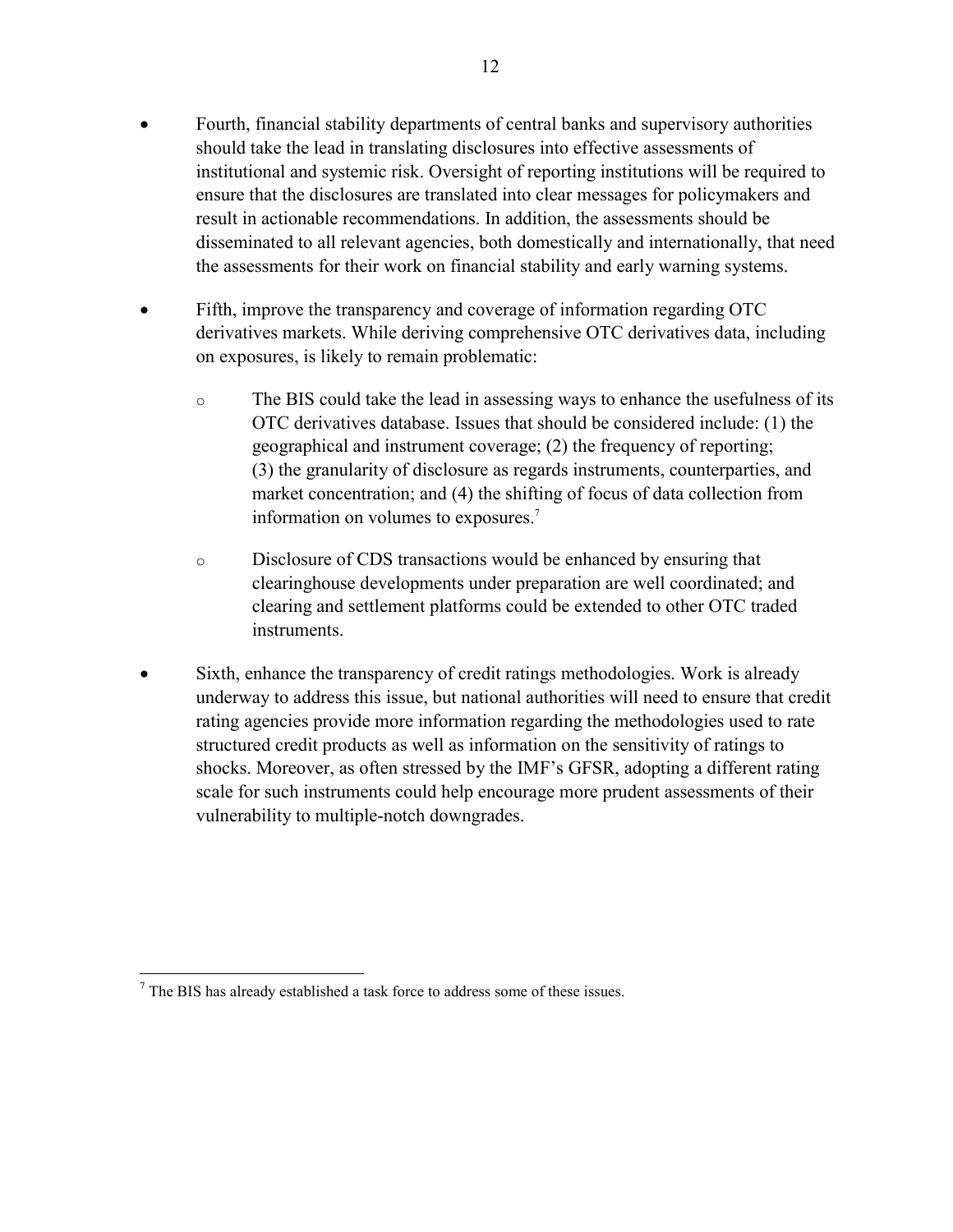#### **ANNEX I. INFORMATION GAPS IN OTC DERIVATIVES**

*Derivatives complicate the monitoring and assessment of the financial health of a firm or the financial system because they are off-balance-sheet items. Derivatives data on positions and exposures across domestic economic (particularly financial) sectors and vis-à-vis the rest of the world are critical in assessing vulnerabilities. Information gaps in over-the-counter (OTC) derivatives are particularly glaring.* 

Financial derivatives instruments, including credit derivatives, have mushroomed and are increasingly traded internationally. As the global notional principal of outstanding over-thecounter (OTC) derivative contracts has grown rapidly to over US\$680 trillion and the gross market value of outstanding OTC derivatives to about US\$20 trillion as of June-2008, the financial stability implications cannot be ignored.<sup>8</sup> The genesis of the U.S. subprime crisis was partly rooted in the complexity of the derivatives structures and the lack of clarity as to the embedded risks that eventually undermined confidence in the broader credit markets.



#### **Figure 1. Growth in Derivatives Markets**

<sup>&</sup>lt;sup>8</sup> The extent of risk transfer delivered by OTC derivatives contracts may be better measured by gross market value: this is the absolute sum of all positive and negative market values of outstanding contracts. This better captures the risk that has materialized on trades since their inception, or equivalently the cost of replacing them at current market prices. Interest rate contracts account for about two-thirds of this total, while the share of credit default swaps (CDS) has increased substantially; the notional principal of outstanding CDS contracts is about US\$60 trillion.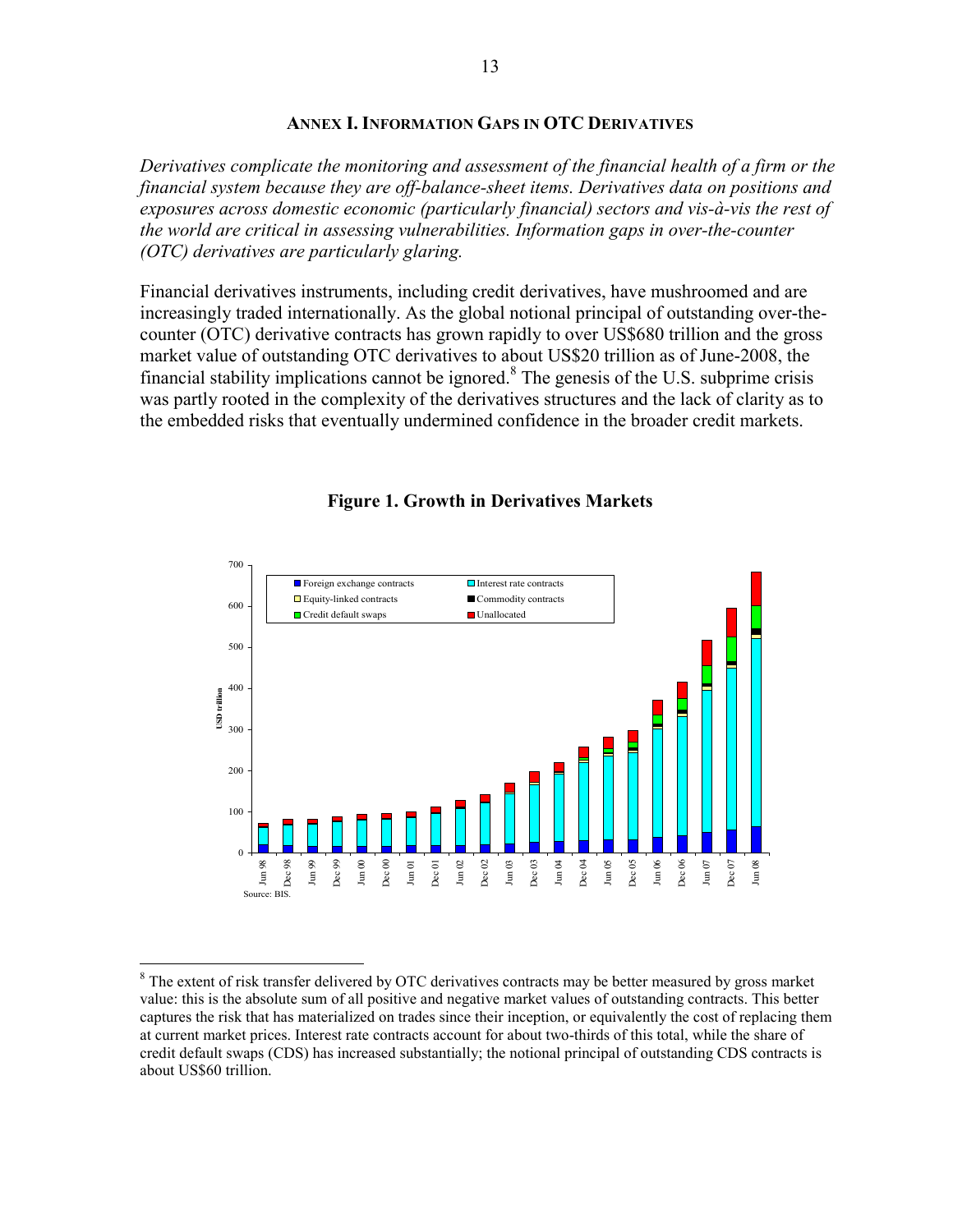G-10 central banks have been reporting to the BIS information on forwards, swaps, and options of interest rate, foreign exchange, equity, and commodity derivatives since June 1998, and on credit default swaps (CDS) since June 2004. The reported data are on notional amounts outstanding and gross market values, and are published as part of the BIS Semiannual OTC Derivatives Markets Statistics, whose objective is to obtain comprehensive and internationally consistent information of the size and structure of derivatives markets in the G-10 (see Annex Table for detailed description of coverage). In conjunction with banking and securities statistics, these statistics provide a more complete picture of activity in global financial markets.

In emerging markets, information on internationally traded derivatives—especially on foreign currency markets—are largely not available. Many foreign investors are increasingly assuming indirect exposures via offshore and derivative transactions, which are not captured in data collected by domestic supervisors. As a result, official statistics on foreign participation in domestic markets could well understate overall stakes in local currency assets. Therefore, it is not easy to monitor the extent of leverage and whether they are higher risk strategies.

At present, onshore and offshore EM derivatives activity is captured systematically only in the Triennial Central Bank Survey of Foreign Exchange and Derivatives Market Activity (last survey is from 2007). Although many EM central banks collect (and publish) highfrequency data on derivatives transactions when at least one leg of the trade is onshore, there is no systematic data collection and reporting on offshore transactions. Trading of EM currency, interest rate, and credit derivatives in offshore centers is significant—often multiples of onshore trading—for many EM currency and interest rate derivatives, and often has a major impact on EM onshore markets, thereby influencing exchange and interest rate policies and local money and capital market conditions.

However, data on bilateral cross-border derivatives transaction or exposures are generally not available. The U.S. Treasury International Capital (TIC) reporting system started to incorporate cross-border derivatives data in March 2005. The metric for exposure is fair (not notional) value, and captures the cash or reserve equivalent cost of acquiring the position.

Although the market size of EM derivatives in offshore centers is smaller than that of advanced economy derivatives, the often large impact of offshore trading on EM onshore markets warrants data collection and reporting for financial stability and analytical purposes. In addition, offshore derivatives trading has been growing very fast encompassing an increasing number of EM currencies and assets, and the significance of this market segment in global financial markets is growing. 9

<sup>&</sup>lt;sup>9</sup> For example, some 75 percent of the the total derivatives trading for some emerging European economies was taking place off shore according to the 2007 Triennial Central Bank Survey.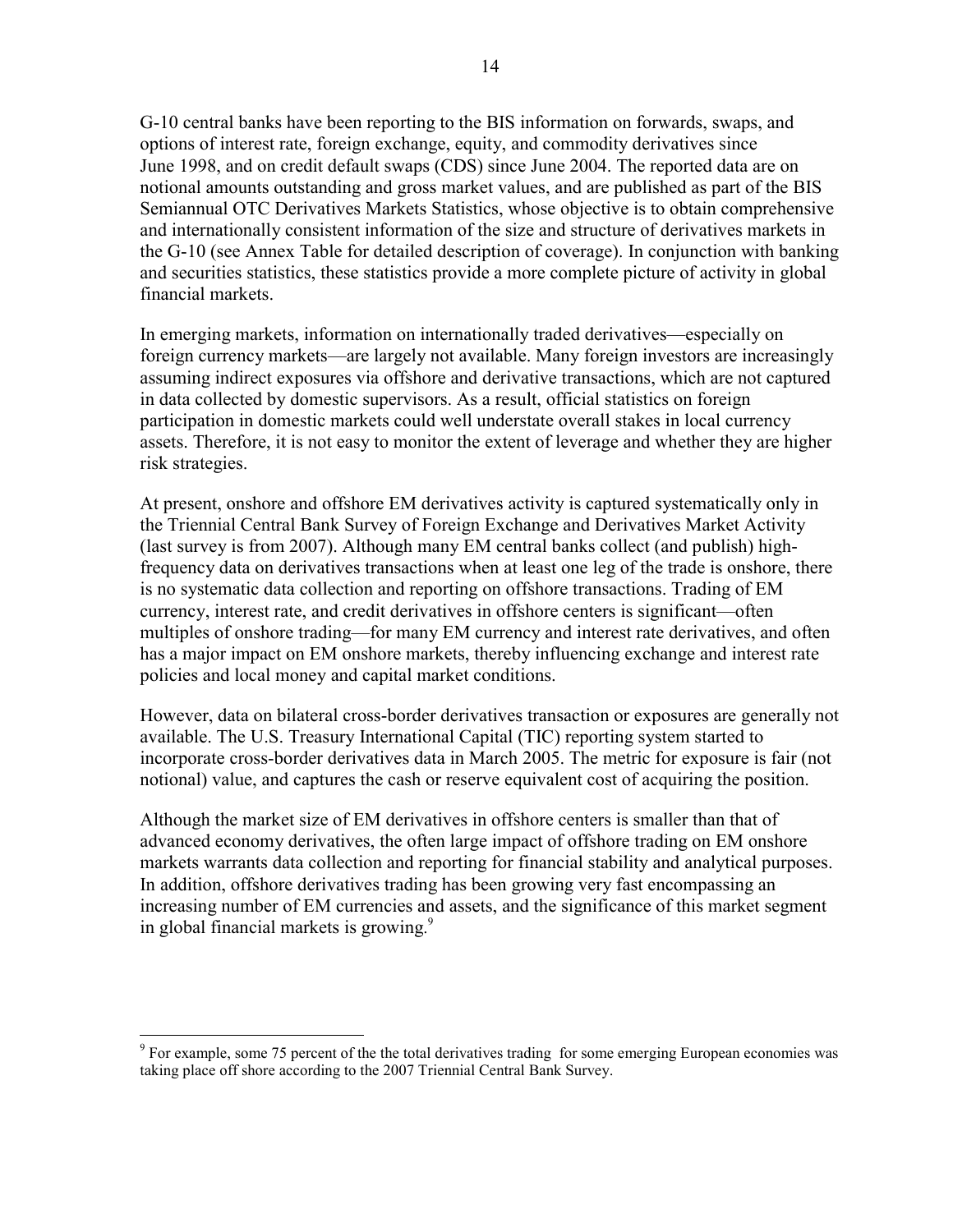#### **Information on investment strategies through derivatives instruments**

International investors often play a key directional role in pricing EM local currency assets through their on-shore and offshore derivatives positions. EM corporations have also been using derivatives beyond hedging to speculate and enhance returns. Better information regarding these transactions—including on how investors take such exposure–will improve the understanding of these investment strategies and their macroprudential policy implications.

International investors use derivatives for hedging as well as investing/speculating, including directional and relative value trades. Anecdotal evidence suggests that currency arbitrage has been a significant source of flows into a range of EM asset markets, and that such trades are often conducted via derivatives positions. Indeed, foreign exchange swaps are the most frequently traded derivatives in EMs. A particular example of information gap in this area is carry trades, further complicated by the lack of agreement among analysts and market participants about what constitutes a carry trade. Data on the magnitude of carry trades are not available.



## **Figure 2. OTC FX Swaps in EM**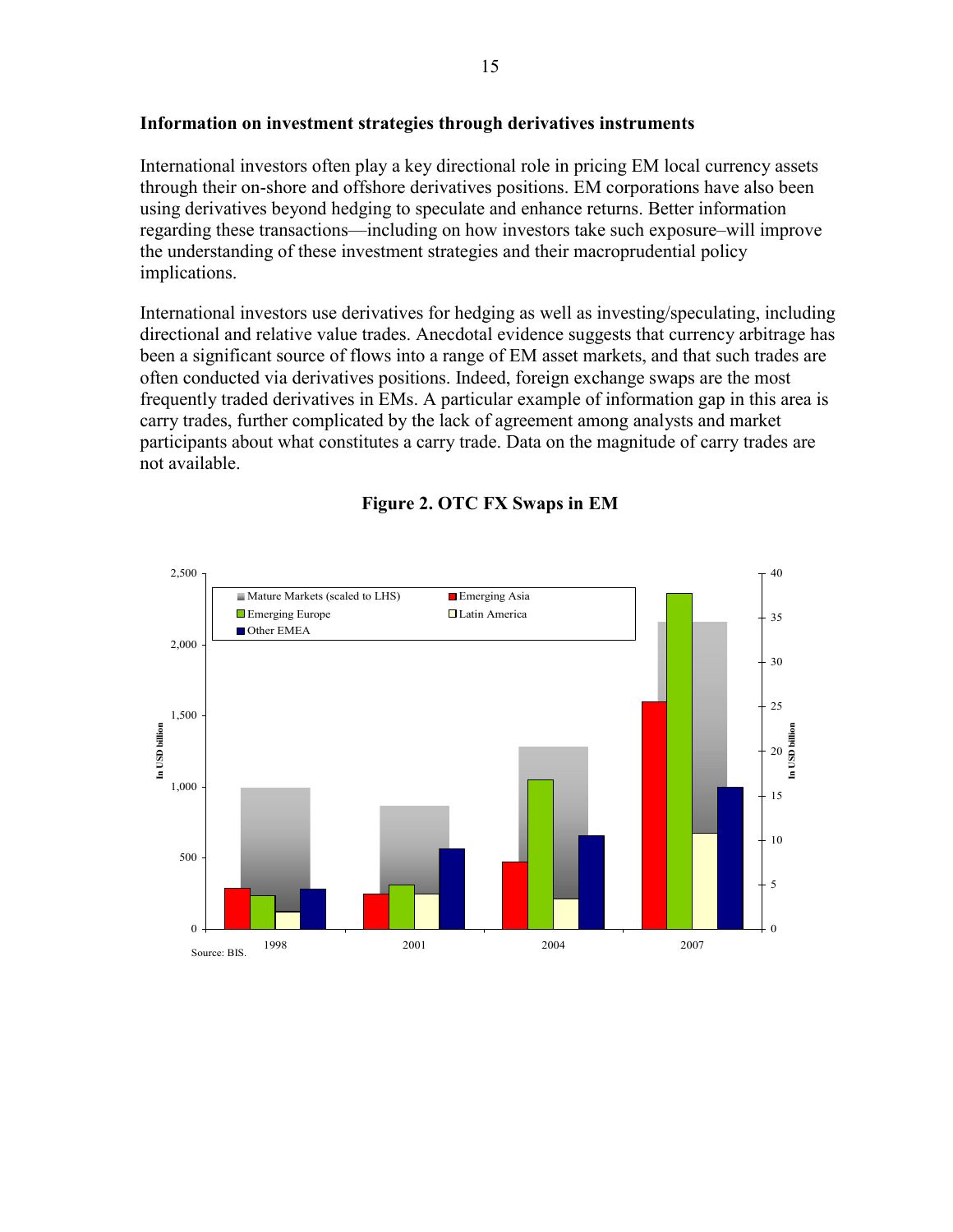## **Table 2. Currencies and Structure of Currently Published BIS Semiannual OTC Derivatives Markets Statistics**

| Amounts outstanding of over-the-counter<br>(OTC) derivatives by risk category and<br>instrument | <b>PDF</b>                                                                   | <b>CSV</b> |            |
|-------------------------------------------------------------------------------------------------|------------------------------------------------------------------------------|------------|------------|
| 20                                                                                              | Amounts outstanding of OTC<br>foreign derivatives                            |            |            |
| 20A                                                                                             | By instrument and counterparty                                               | <b>PDF</b> | <b>CSV</b> |
| 20B                                                                                             | By currency                                                                  | <b>PDF</b> | <b>CSV</b> |
| 20C                                                                                             | By instrument, maturity and<br>counterparty                                  | <b>PDF</b> | <b>CSV</b> |
| 21                                                                                              | Amounts outstanding of OTC<br>single-currency interest rate<br>derivatives   |            |            |
| 21A                                                                                             | By instrument and counterparty                                               | <b>PDF</b> | CSV        |
| 21B                                                                                             | By currency                                                                  | <b>PDF</b> | <b>CSV</b> |
| 21C                                                                                             | By instrument, maturity and<br>counterparty                                  | PDF        | <b>CSV</b> |
| 22                                                                                              | Amounts outstanding of OTC<br>equity-linked and commodity<br>derivatives     |            |            |
| 22A                                                                                             | Equity-linked and commodity<br>derivatives by instrument and<br>counterparty | PDF        | <b>CSV</b> |
| 22B                                                                                             | Equity-linked derivatives by<br>instrument and market                        | PDF        | <b>CSV</b> |
| 22C                                                                                             | Equity-linked derivatives by<br>instrument, maturity, and<br>counterparty    |            |            |

Note: Australian dollar, Canadian dollar, Danish krone, euro, Hong Kong dollar, Japanese yen, New Zealand dollar, Norwegian krone, Pound sterling, Swedish krona, Swiss franc, Thai baht, and U.S. dollar.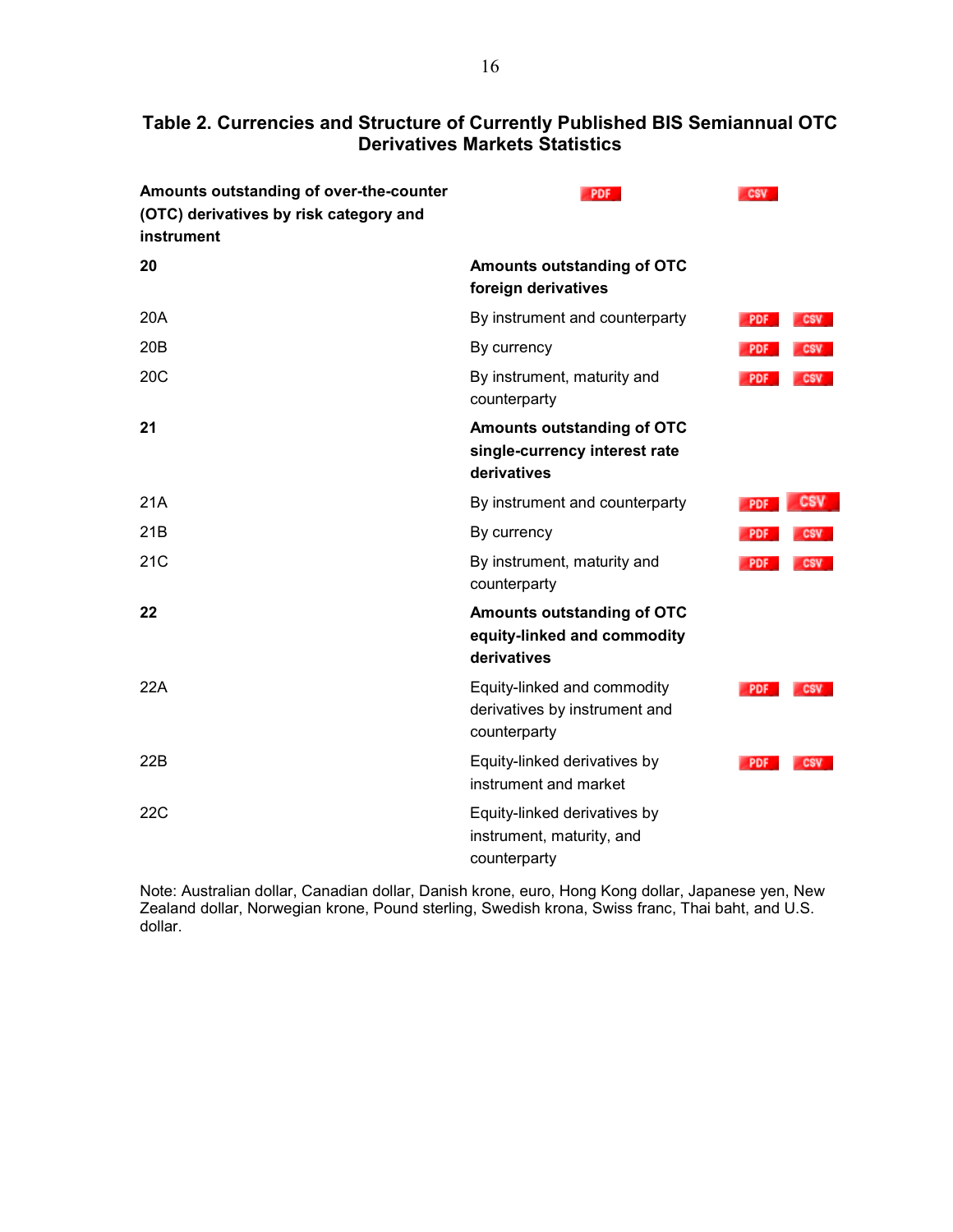## **ANNEX II. USEFULNESS OF FINANCIAL SOUNDNESS INDICATORS AND PROPOSED MODIFICATIONS FOR IMPROVING INFORMATION GAPS**

A list of financial soundness indicators (FSIs) was issued in 2001. The IMF's work on FSIs commenced in the wake of the Asia Crisis, with an overview of the literature and significant outreach on the preferences for indicators. A list was issued in 2001 for inclusion in Article IV staff reports, and reviewed and marginally adjusted in  $2003$ .<sup>10</sup> An extensive compilation guide was completed in 2006 to assist those compiling the data. Work on FSIs has produced a set of core FSIs and a set of encouraged FSIs (see Table 3).

The FSIs are a critical component of the macroprudential framework for monitoring and assessing the soundness of the financial sector as a whole. FSIs are a collection of balance sheet information and financial ratios. They are largely backward-looking in information content, but can also be used to infer future developments. The analysis of FSIs typically also involves peer review as well as trend analysis. In the case of banking, the analysis of FSIs along with stress testing and market indicators are intended to complement the supervision information (both qualitative and quantitative) that regulators obtain through their onsite and offsite supervision of individual financial institutions to help assess the resilience and soundness of the individual financial institution and the financial system on the whole.

That said, the current financial crisis suggests that the usefulness of the selected FSIs has been limited in identifying in a timely manner the vulnerabilities and exposures of financial institutions. The current crisis also highlighted shortcomings in the coverage of FSIs and counterparty and cross-border risks.

- FSIs did not help in identifying and assessing the extent of financial institutions (FIs) balance sheet and off-balance-sheet exposures to certain instruments that were considered to involve more risk than previously thought, including special purpose entities (SPEs).
- The risk-weighted regulatory capital adequacy indicator (CAR) failed to assess capital at risk, that is, the sufficiency of financial institutions' capital against their risk exposures. While information on leverage was widely available, the leverage ratio (capital against assets) did not form part of the core set of FSIs, where it would have called for a focus on increased exposures.
- FSIs did not sufficiently account for liquidity risk, including maturity mismatch between assets and liabilities, ability to borrow and roll over short-term liabilities, and liquidity of off-balance-sheet exposures and financial instruments.

 $10$  The IMF's web page on FSIs contains a useful overview and references to the various materials: http://www.imf.org/external/np/sta/fsi/eng/fsi.htm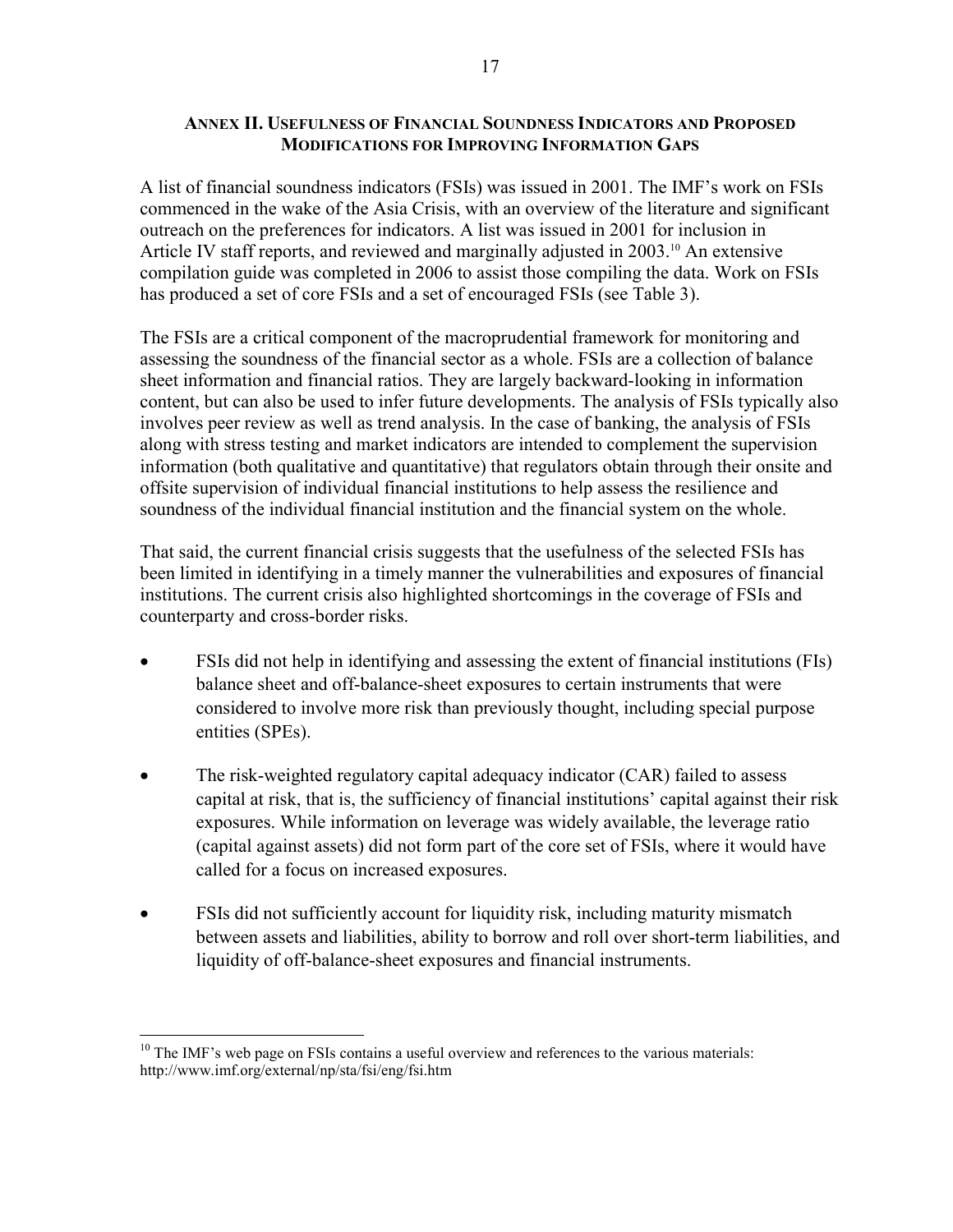- The current market turmoil highlighted shortcomings in the coverage of FSIs for nonfinancial institutions such as insurance companies or highly leveraged institutions such as investment banks and hedge funds where many of these institutions are systemically important in size.
- FSIs do not account for counterparty exposures, including consolidated counterparty exposures between individual banks, banks and insurance companies, and banks and other FIs.
- FSIs did not account for cross-border risk. In their current format, FSIs do not group banks that are internationally active into a separate peer group that would account for their extensive cross-border holdings and hence exposure to cross-border contagion.

Against this backdrop, the usefulness of the existing FSIs are rated and possible modifications suggested (Table 4)**.** They are rated low, medium, and high based on how they have performed in predicting the recent financial crisis. The indicators ranked low and medium are viewed of secondary importance in assessing credit, capital and liquidity, and counterparty and cross-border risks, and could be considered for elimination. New indicators for deposit-taking institutions are proposed to better account for the various risk categories. Some form part of the encouraged set and are reprioritized while others are new**.** More systematic coverage of nonfinancial sectors with a focus on liquidity and solvency (leverage) related risks are suggested as well, in addition to better information on the real estate markets. FSIs for insurance companies will have to be considered in light of the current crisis. The coverage of FSIs may have to be extended to other nonbank financial institutions such as pension funds or hedge funds.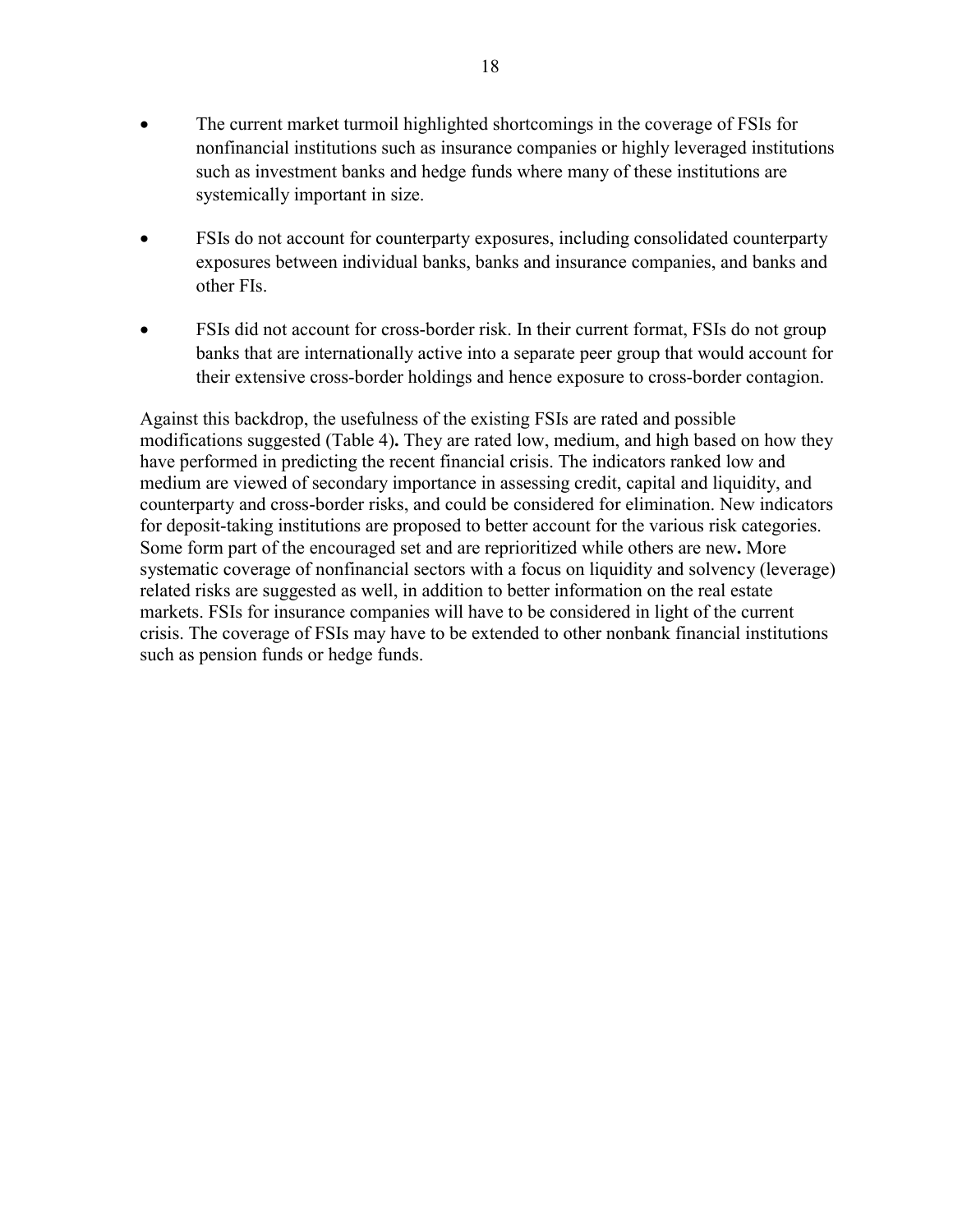| <b>Institutions/Markets</b>      | <b>Core Set</b>                                                    |
|----------------------------------|--------------------------------------------------------------------|
| Deposit-takers                   |                                                                    |
| Capital adequacy                 | Regulatory capital to risk-weighted assets                         |
|                                  | Regulatory Tier 1 capital to risk-weighted assets                  |
|                                  | Nonperforming loans net of provisions to capital                   |
| Asset quality                    | Nonperforming loans to total gross loans                           |
|                                  | Sectoral distribution of loans to total loans                      |
| Earnings and profitability       | Return on assets                                                   |
|                                  | Return on equity                                                   |
|                                  | Interest margin to gross income                                    |
|                                  | Noninterest expenses to gross income                               |
| Liquidity                        | Liquid assets to total assets (liquid asset ratio)                 |
|                                  | Liquid assets to short-term liabilities                            |
| Sensitivity to market risk       | Net open position in foreign exchange to capital                   |
|                                  |                                                                    |
|                                  | <b>Encouraged Set</b>                                              |
| Deposit-takers                   | Capital to assets                                                  |
|                                  | Large exposures to capital                                         |
|                                  | Geographical distribution of loans to total loans                  |
|                                  | Gross asset position in financial derivatives to capital           |
|                                  | Gross liability position in financial derivatives to capital       |
|                                  | Trading income to total income                                     |
|                                  | Personnel expenses to noninterest expenses                         |
|                                  | Spread between reference lending and deposit rates                 |
|                                  | Spread between highest and lowest interbank rate                   |
|                                  | Customer deposits to total (noninterbank) loans                    |
|                                  | Foreign-currency-denominated loans to total loans                  |
|                                  | Foreign-currency-denominated liabilities to total liabilities      |
|                                  | Net open position in equities to capital                           |
| Other financial corporations     | Assets to total financial system assets                            |
|                                  | Assets to GDP                                                      |
| <b>Nonfinancial corporations</b> | Total debt-to-equity                                               |
|                                  | Return on equity                                                   |
|                                  | Earnings to interest and principal expenses                        |
|                                  | Net foreign exchange exposure to equity                            |
|                                  | Number of applications for protection from creditors               |
| <b>Households</b>                | Household debt-to-GDP                                              |
|                                  | Household debt service and principal payments to income            |
| <b>Markets</b>                   |                                                                    |
| <b>Market liquidity</b>          | Average bid-ask spread in the securities market <sup>1</sup>       |
|                                  | Average daily turnover ratio in the securities market <sup>1</sup> |
| <b>Real estate markets</b>       | Residential real estate prices                                     |
|                                  | Commercial real estate prices                                      |
|                                  | Residential real estate loans to total loans                       |
|                                  | Commercial real estate loans to total loans                        |

# **Table 3. Financial Soundness Indicators: The Existing Core and Encouraged Sets**

<sup>1</sup>Or in other markets that are most relevant to bank liquidity, such as foreign exchange markets.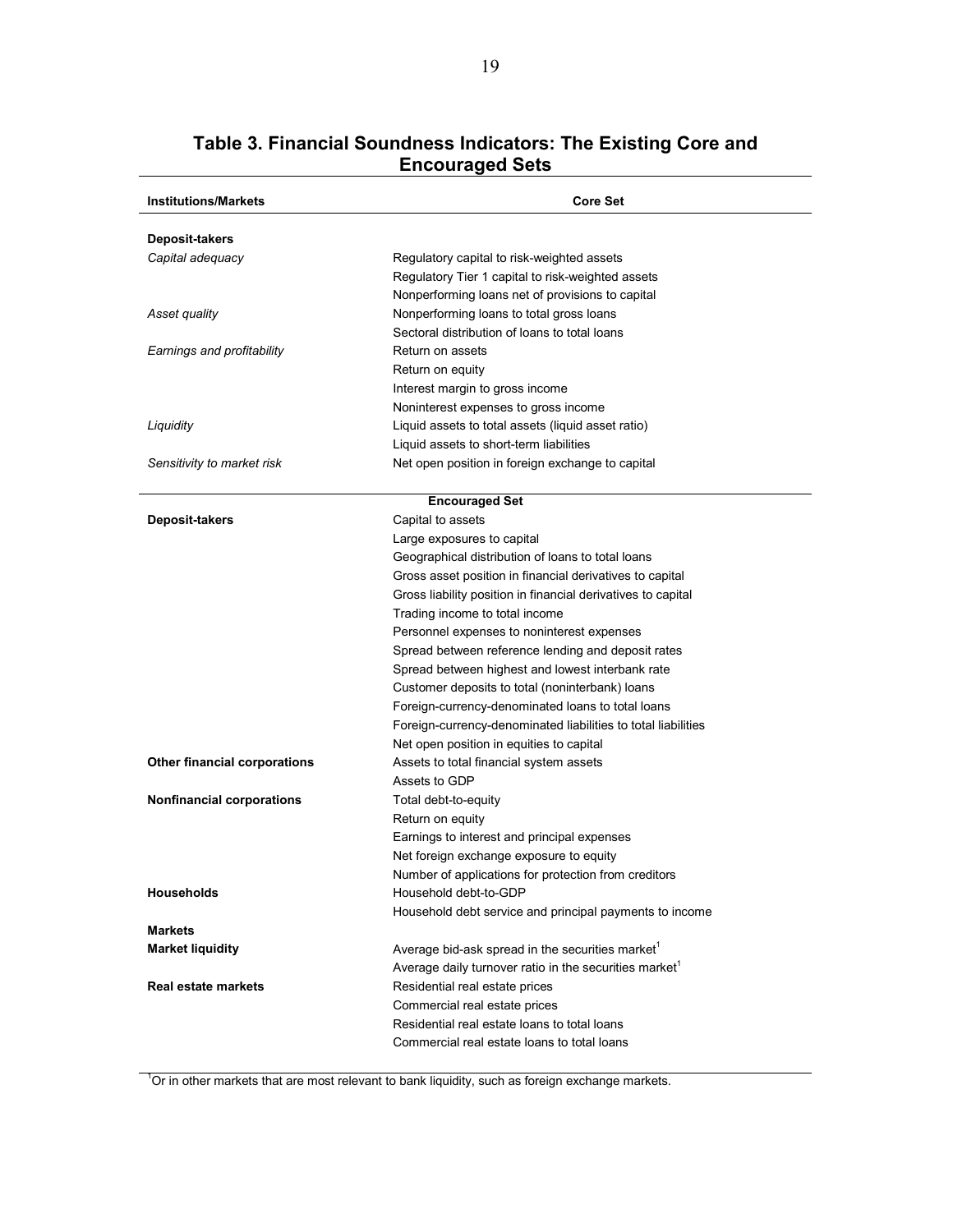# **Table 4. Review and Proposed Modifications of Financial Soundness Indicators**

| <b>Institutions/Markets</b>       | <b>Existing core set</b>                                             | <b>Usefulness</b> | <b>Explanation</b>                                                                | <b>Missing indicators</b>                                        | <b>Explanation for suggested indicators</b>                   |
|-----------------------------------|----------------------------------------------------------------------|-------------------|-----------------------------------------------------------------------------------|------------------------------------------------------------------|---------------------------------------------------------------|
| Deposit-takers                    |                                                                      |                   |                                                                                   |                                                                  |                                                               |
| Capital<br>adequacy/Solvency risk | Regulatory capital to risk-weighted<br>assets                        | Medium            | Tier 1 is preferred.<br>It excludes loan<br>loss provision and<br>valuation gains | Capital to asset                                                 | Risk weights are often arbitrary; upgrade<br>from encouraged. |
|                                   | Regulatory Tier 1 capital to risk-                                   | High              |                                                                                   | Tier 1 capital to asset                                          | Tier 1 is preferred                                           |
|                                   | weighted assets                                                      |                   |                                                                                   | Market capitalization to book value or<br>CDS/EDFs               | Distance to default indicator                                 |
| Asset quality/ Credit risk        | Nonperforming loans net of                                           | High              |                                                                                   | Loan-to-value ratio (for last 12 months)                         | Indicates leverage of borrower                                |
|                                   | provisions to capital<br>Nonperforming loans to total gross<br>loans | Medium            | Redundant, Net<br>NPL is better. NPL                                              | Growth rate in credit                                            | Prime empirical default predictor                             |
|                                   | Sectoral distribution of loans to                                    | Low               | lagging indicator<br>System dependent                                             | Loans restructured and renewed (last                             | Indicator of evergreening problems                            |
|                                   | total loans                                                          |                   |                                                                                   | quarter) to total loans<br>Foreign currency loans to total loans | FX exposure; upgraded from encouraged                         |
| Profitability                     | Return on assets                                                     | High              | Good for credit<br>analysis, but more<br>detail needed                            | ROA (pretax and provisioning and after tax)                      | Need both raw income and available<br>income indicators       |
|                                   | Return on equity                                                     | Low               | More of interest to<br>shareholders and<br>investors                              | ROA (after tax and provisioning)                                 |                                                               |
|                                   | Interest margin to gross income                                      | High              |                                                                                   | Noninterest income total income                                  | Diversified income can be important                           |
|                                   | Noninterest expenses to gross<br>income                              | Low               | System dependent;<br>efficiency indicator                                         |                                                                  |                                                               |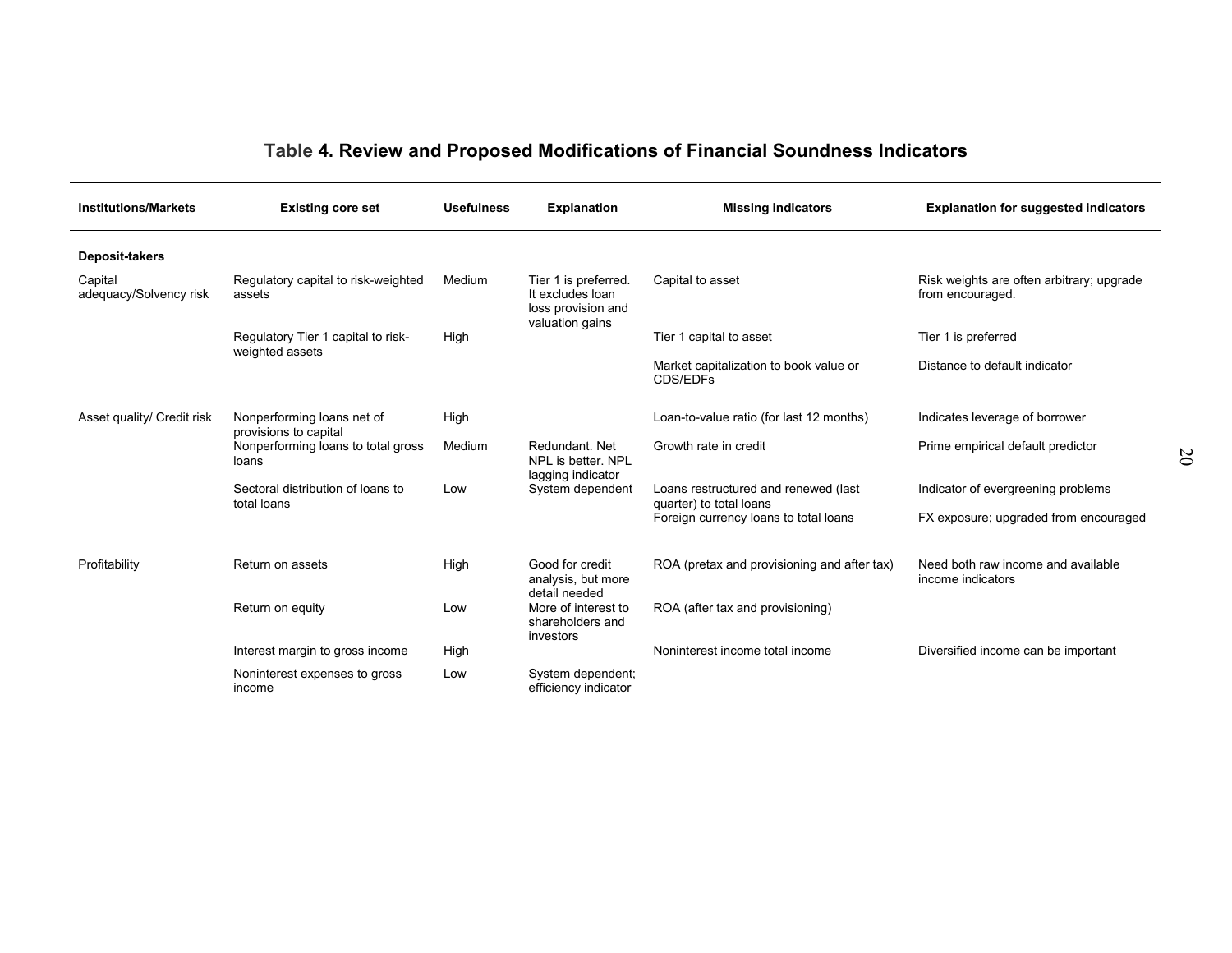| <b>Institutions/Markets</b>      | Core set                                              | <b>Usefulness</b> | <b>Explanation</b> | <b>Missing indicators</b>                                                                                                                   | <b>Explanation</b>                                                            |
|----------------------------------|-------------------------------------------------------|-------------------|--------------------|---------------------------------------------------------------------------------------------------------------------------------------------|-------------------------------------------------------------------------------|
| Liquidity risk/ Rollover<br>risk | Liquid assets to total assets (liquid<br>asset ratio) | High              |                    | Customer deposits to total (noninterbank)<br>loans                                                                                          | Positive indication of 'sticky" funding;<br>upgraded from encouraged          |
|                                  | Liquid assets to short-term<br>liabilities            | High              |                    | Wholesale borrowing (due < 1 year) to total<br>loans                                                                                        | Indicates exposure to fickle wholesale<br>funding                             |
|                                  |                                                       |                   |                    | Foreign borrowing (due < 1 year) total<br>borrowing<br>Liquid assets held in government securities<br>(rated AAA/AA) to total liquid assets | Exposure to rollover risk in international<br>markets<br>Quality of liquidity |
|                                  |                                                       |                   |                    | Liquid foreign currency assets to short-term<br>foreign currency liabilities (due < 1 year)                                                 | FX liquidity risk                                                             |
|                                  |                                                       |                   |                    | Credit lines extended but not used                                                                                                          | Future liquidity exposure                                                     |
| Market risk                      | Net open position in foreign<br>exchange to capital   | High              |                    | Equity and security holdings to capital, held<br>in the trading book<br>Duration of assets and liabilities                                  | Major source of market risk in some<br>countries<br>Interest risk exposure    |
|                                  |                                                       |                   |                    | Off-balance-sheet exposure                                                                                                                  | Net exposure by asset class?                                                  |
| Counterparty risk                |                                                       |                   |                    | Exposures to other financial institutions<br>greater than a prescriibed percentage of<br>capital to capital                                 | Measure of concentration of counterparty<br>risk                              |
|                                  |                                                       |                   |                    | Assets held abroad/Total assets                                                                                                             |                                                                               |
| Cross-border/transfer<br>risk    |                                                       | High              |                    | Asset of foreign subsidiaries and branches<br>to capital<br>Liabilities of foreign subsidiaries and                                         | New                                                                           |
|                                  |                                                       | High              |                    | branches to capital                                                                                                                         | <b>New</b>                                                                    |

21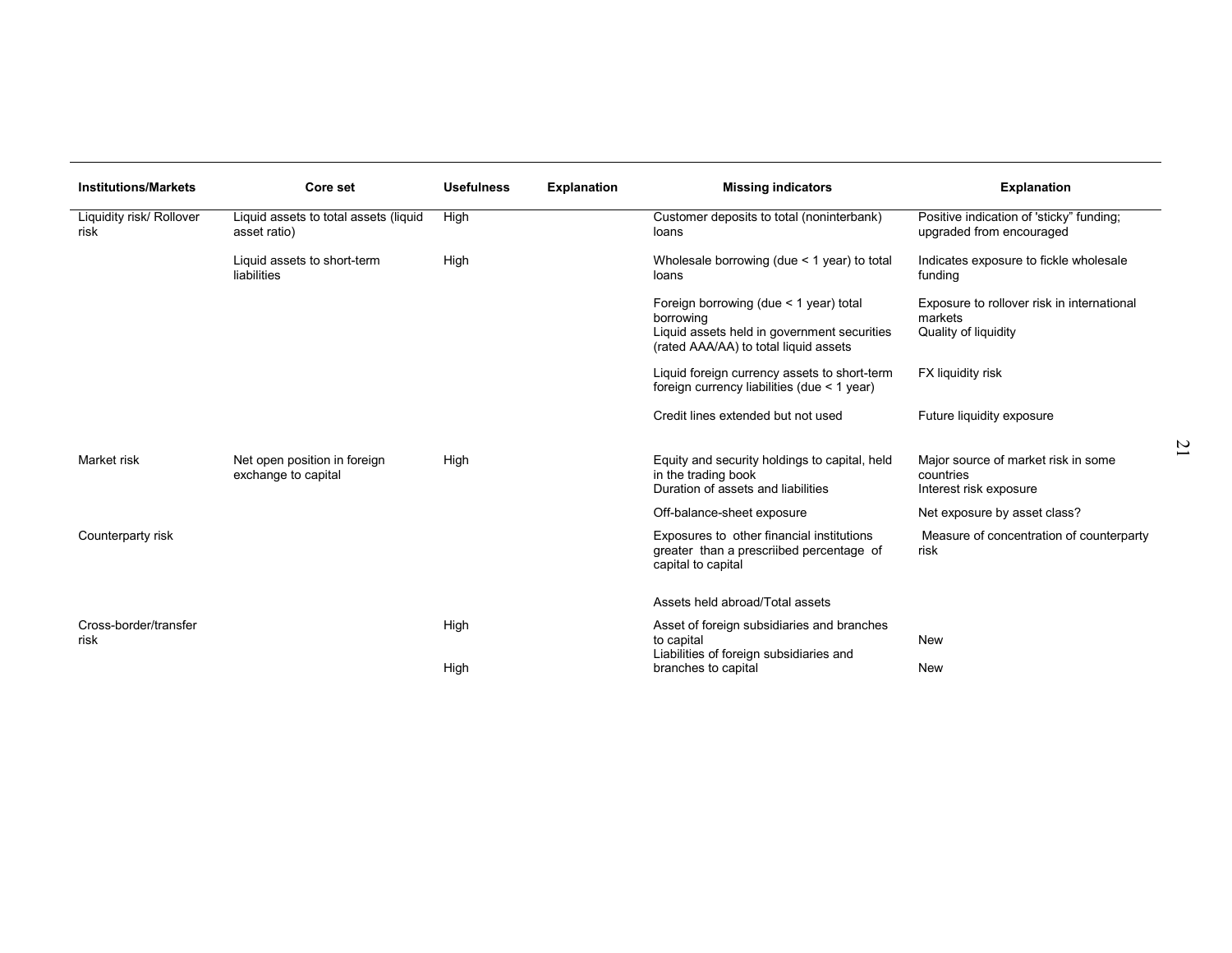# **Table 4. Review and Proposed Modifications of Financial Soundness Indicators (concluded)**

| Institution/<br>Market           | Encouraged set                                                   |             | Comment                  | Missing                                              | Explanation                                       |
|----------------------------------|------------------------------------------------------------------|-------------|--------------------------|------------------------------------------------------|---------------------------------------------------|
|                                  |                                                                  |             |                          |                                                      |                                                   |
| Deposit-<br>takers               | Capital to assets                                                | High        | Core indicator           |                                                      |                                                   |
|                                  | Large exposures to capital                                       | Medium      |                          |                                                      |                                                   |
|                                  | Geographical distribution of loans to total<br>loans             | Low         | Very system<br>dependent |                                                      |                                                   |
|                                  | Gross asset position in financial<br>derivatives to capital      | Medium      |                          |                                                      |                                                   |
|                                  | Gross liability position in financial<br>derivatives to capital  | Medium      |                          |                                                      |                                                   |
|                                  | Trading income to total income                                   | Medium      |                          |                                                      |                                                   |
|                                  | Personnel expenses to noninterest<br>expenses                    | Low         | Too detailed             |                                                      |                                                   |
|                                  | Spread between reference lending and<br>deposit rates            | Medium      |                          |                                                      |                                                   |
|                                  | Spread between highest and lowest<br>interbank rate              | Medium      |                          |                                                      |                                                   |
|                                  | Customer deposits to total (noninterbank)<br>loans               | High        | Core indicator           |                                                      |                                                   |
|                                  | Foreign-currency-denominated loans to<br>total loans             | High        | Core indicator           |                                                      |                                                   |
|                                  | Foreign-currency-denominated liabilities<br>to total liabilities | High        |                          |                                                      |                                                   |
|                                  | Net open position in equities to capital                         | High        | Core indicator           |                                                      |                                                   |
| Other                            | Assets to total financial system assets                          |             | Reformulate as:          |                                                      |                                                   |
| financial                        | Assets to GDP                                                    | High<br>Low |                          | Assets                                               |                                                   |
| corporations<br><b>Insurance</b> |                                                                  |             |                          | Leverage<br>(capital to<br>assets)<br>To be reviewed |                                                   |
|                                  |                                                                  |             |                          |                                                      |                                                   |
| <b>Corporations</b>              | Total debt-to-equity                                             | High        |                          | Short-term FX<br>debt/exports                        | FX funding risk indicator                         |
|                                  | Return on equity                                                 | Medium      |                          | Hedge ratio for<br>imports and                       | FX risk indicator                                 |
|                                  | Earnings to interest and principal                               | High        | Reformulate as:          | exports<br>Interest                                  | Interest risk indicator                           |
|                                  | expenses<br>Net foreign exchange exposure to equity              | Low         | Ignores FX               | coverage ratio                                       |                                                   |
|                                  | Number of applications for protection<br>from creditors          | Medium      | earnings                 |                                                      |                                                   |
|                                  |                                                                  |             |                          | Price earning<br>ratio                               | Market valuation                                  |
|                                  |                                                                  |             |                          | Share price<br>index                                 | Profitability indicator in<br>conjunction with PE |
| <b>Households</b>                | Household debt-to-GDP                                            | High        |                          |                                                      |                                                   |
|                                  | Debt service and principal payments to                           | High        |                          |                                                      |                                                   |
| <b>Hedge funds</b>               | income                                                           |             |                          | Assets under                                         | Size indicator                                    |
|                                  |                                                                  |             |                          | management<br>Leverage                               | <b>Risk indicator</b>                             |
| <b>SWFs</b>                      |                                                                  |             |                          | Assets under                                         | Size indicator                                    |
|                                  |                                                                  |             |                          | management?<br>Leverage?                             | Risk indicator                                    |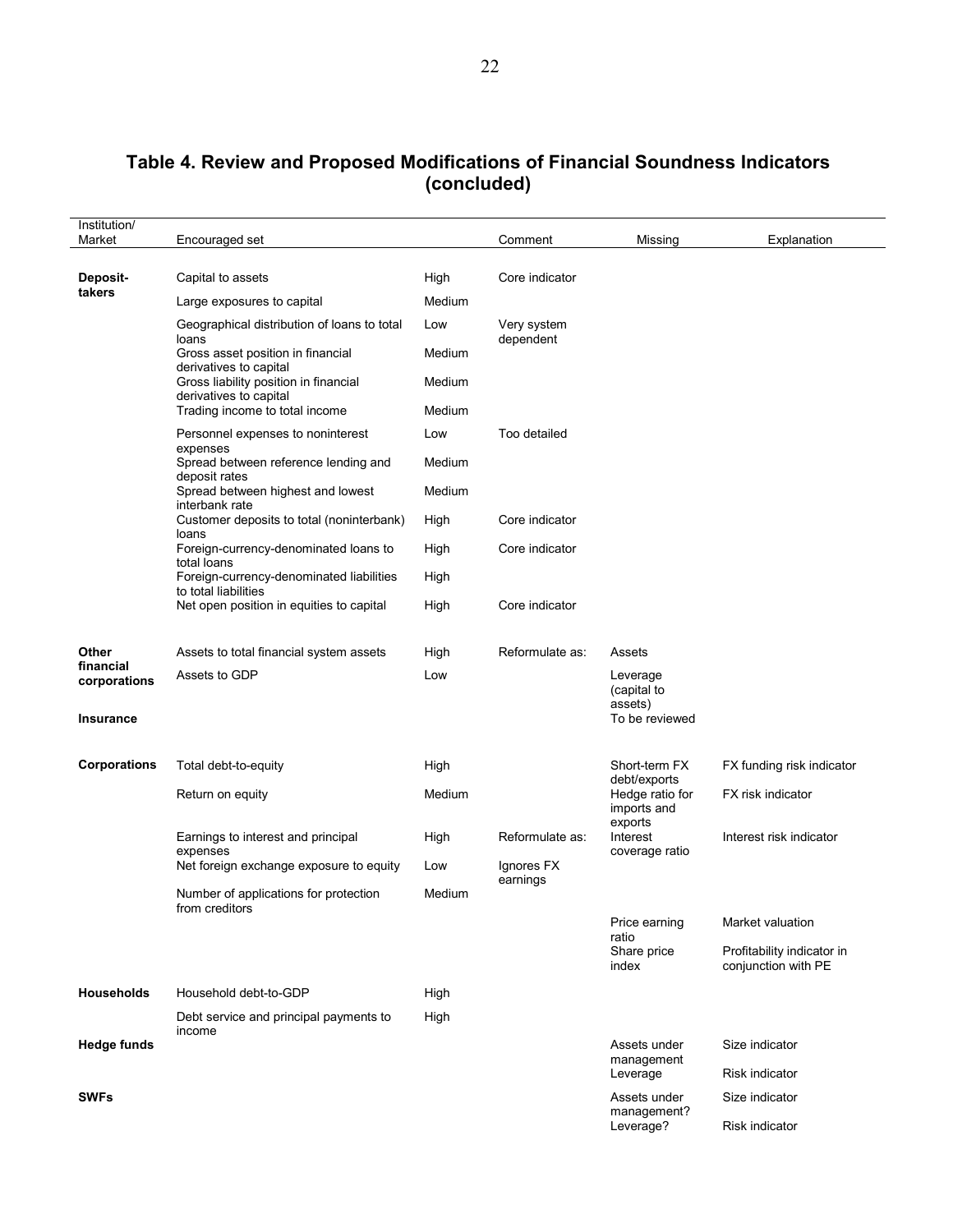| Institution/                              | Encouraged set                                           |        | Comment                                           | Missing                                                                       | Explanation                                    |
|-------------------------------------------|----------------------------------------------------------|--------|---------------------------------------------------|-------------------------------------------------------------------------------|------------------------------------------------|
| Market                                    |                                                          |        |                                                   |                                                                               |                                                |
| <b>Private</b><br>equity funds            |                                                          |        |                                                   | Assets under<br>management?                                                   | Size indicator                                 |
|                                           |                                                          |        |                                                   | Leverage?                                                                     | <b>Risk indicator</b>                          |
|                                           |                                                          |        |                                                   | Committed but<br>unused bank<br>funding for<br>contracted<br>takeovers        | Liquidity risk exposure                        |
| <b>Pension</b><br>funds                   |                                                          |        |                                                   | Assets under<br>management                                                    | Size indicator                                 |
|                                           |                                                          |        |                                                   | Funding ratio<br>(assets over<br>liabilities)                                 | Indicator of solvency<br>cushion/risk exposure |
|                                           |                                                          |        |                                                   | Leverage<br>(including<br>indirect)                                           | <b>Risk indicator</b>                          |
| <b>Markets</b>                            |                                                          |        |                                                   |                                                                               |                                                |
| <b>Market</b><br>liquidity                | Average bid-ask spread in the securities<br>market       | Low    | Not useful at low<br>frequency                    |                                                                               |                                                |
|                                           | Average daily turnover ratio in the<br>securities market | Low    | Poor predictor of<br>market stress                |                                                                               |                                                |
| <b>Real estate</b><br>markets             | Residential real estate prices                           | High   |                                                   | Net value of<br>household<br>owned housing<br>stock to housing<br>stock value | Indicator of solvency<br>cushion               |
|                                           | Commercial real estate prices                            | Medium | Rental rate is<br>more informative                | Average<br>commercial<br>rental rate<br>(percent of                           | Indicates valuation risk                       |
|                                           | Residential real estate loans to total loans             | High   |                                                   | value)<br>Average<br>commercial loan<br>to value rate                         | Indicates leverage                             |
|                                           | Commercial real estate loans to total<br>loans           | High   |                                                   |                                                                               |                                                |
| <b>Market</b><br><b>Indicators</b>        |                                                          |        |                                                   |                                                                               |                                                |
| <b>Deposit</b><br>taking;<br>insurance    |                                                          |        |                                                   |                                                                               |                                                |
| <b>Deposit</b><br>taking;<br>systemically |                                                          |        |                                                   |                                                                               |                                                |
| important                                 | Ratings                                                  | High   | Ratings and change informative of<br>risk outlook |                                                                               |                                                |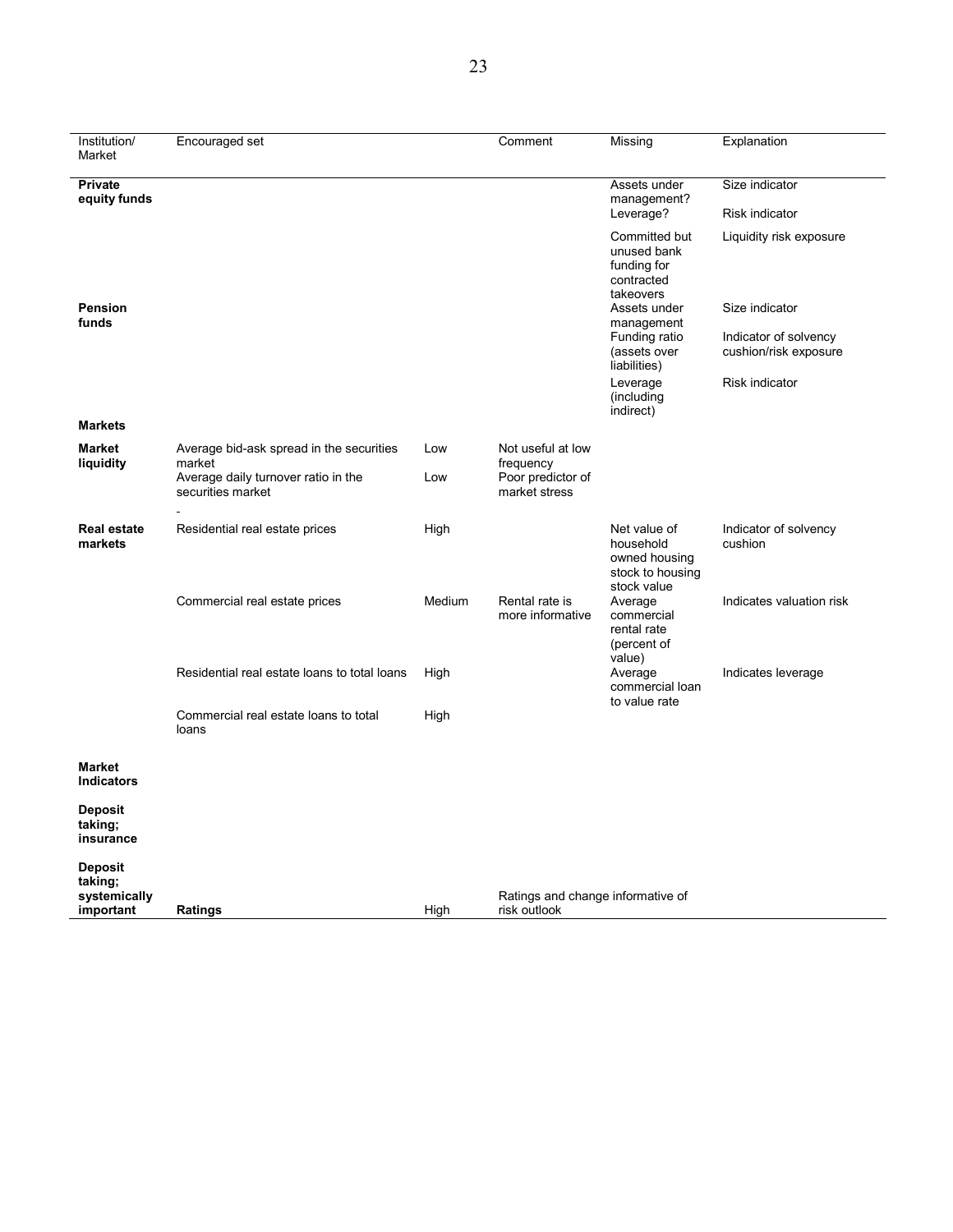#### **ANNEX III. INITIATIVES BY OTHER INSTITUTIONS TO FILL IDENTIFIED INFORMATION GAPS**

| <b>Identified Gap Area</b>                      | <b>Institution or Group</b>                                                                      | Action Taken or Under way to Fill Information Gap                                                                                                                                                                                                                                                                                             | <b>Date/Stage of Completion</b>                                                                                                          |
|-------------------------------------------------|--------------------------------------------------------------------------------------------------|-----------------------------------------------------------------------------------------------------------------------------------------------------------------------------------------------------------------------------------------------------------------------------------------------------------------------------------------------|------------------------------------------------------------------------------------------------------------------------------------------|
| <b>Mortgage origination</b>                     | U.S. Bankers' Association                                                                        | Introduce 1-page summary of relevant mortgage features.                                                                                                                                                                                                                                                                                       | All new mortgages                                                                                                                        |
| Mortgage backed<br>securities                   | U.K. FSA<br><b>American Securitization</b><br>Forum, and European<br><b>Securitization Forum</b> | Simplify disclosure of mortgage terms.<br>Project RESTART is a multipronged effort to increase<br>standardization and improve disclosure on MBS by designing a<br>detailed uniform MBS template.                                                                                                                                              | Under way; at design and<br>comment stage                                                                                                |
| <b>Off-balance-sheet</b><br>entities            | International Accounting<br>Standards Board and<br>other accounting<br>standards setters         | Propose new standards for consolidation and disclosure of OBSEs,<br>with the aim of converging their principles in 2009.<br>The IASB has proposed new risk and valuation disclosures. and will<br>propose new reporting requirements for off-balance-sheet risks.<br>Revise standards on risk disclosures.                                    | Under way                                                                                                                                |
| <b>Financial reporting of</b><br>risk exposures | <b>Basel Committee</b><br><b>Financial Stability Forum</b>                                       | Revisions to Basel II Pillar 3: the new supervisory guidance on<br>liquidity risk management identifies desirable disclosure in this area.<br>FSF to commission a review to include what further enhancements<br>to financial institution risk disclosures are needed.<br>Effective through-the-cycle provisioning includes risk disclosures  | In the future                                                                                                                            |
| <b>Credit default swaps</b>                     | <b>Depository Trust Clearing</b><br>Corporation (DTCC)                                           | associated with sound provisioning practices.<br>Records and publishes CDS transaction data on 1,000 top reference<br>entities covering about 90 percent of total new volume (AIG-type<br>customized CDS not covered).                                                                                                                        | November 4, 2008; weekly                                                                                                                 |
|                                                 | 1 of 3 or 4<br>clearinghouses; which<br>one is yet to be confirmed                               | Centralized clearinghouse for CDS transactions.                                                                                                                                                                                                                                                                                               | Expected in December 2008                                                                                                                |
| <b>Counterparty risk</b>                        | <b>Counterparty Risk</b><br><b>Management Policy</b><br>Group                                    | Report III on Containing Systemic Risk: The Road to Reform makes<br>recommendations to financial institutions for improving their RM and<br>disclosure on high-risk complex financial instruments.                                                                                                                                            | August 6, 2008                                                                                                                           |
| <b>Hedge funds</b>                              | <b>Hedge Fund Working</b><br>Group                                                               | Hedge Fund Standards: Final Report provides best practice<br>guidelines, including on disclosure to investors and counterparties. <sup>11</sup>                                                                                                                                                                                               | January 2008                                                                                                                             |
| <b>Credit rating agencies</b>                   | European Commission                                                                              | New reporting and disclosure requirements for CRAs                                                                                                                                                                                                                                                                                            | Under discussion                                                                                                                         |
|                                                 | International Organization<br>of Securities Commission                                           | The Code of Conduct focuses on transparency and disclosure in<br>relation to CRAs' methodologies, conflicts of interest, use of<br>information, performance and duties to issuers and the public. CRAs<br>need to comply with the prescribed disclosures, and regulators<br>should take steps to determine the veracity of these disclosures. | Issued July 28, 2008; will<br>publish January 2009 the<br>findings of its review of CRAs'<br>adoption of the revised Code of<br>Conduct. |

24

<sup>&</sup>lt;sup>11</sup> More details in next section.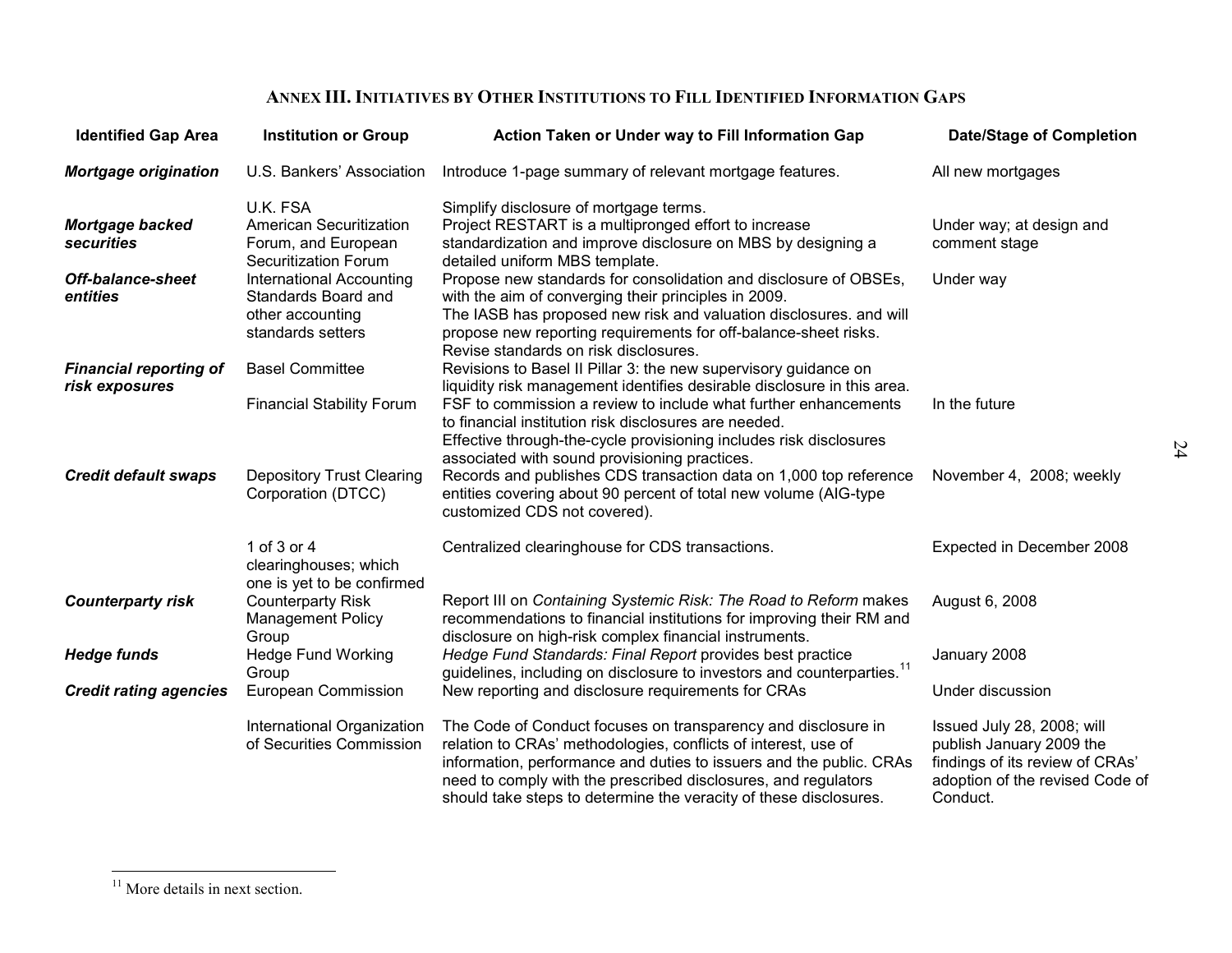# **Hedge funds**

According to best practice standards as stated in the HFWG report, hedge funds should disclose the following:

# *To their investors/clients:*

- the investment strategy and the risks involved in an investment in the fund;
- the commercial terms on which the manager has agreed to manage the fund, such as fees, expenses, minimum lock-up periods, redemption notice, redemption penalties, and the power to defer redemption; and
- performance measurement, including for hard-to-value, complex assets.

## *To counterparty prime brokers/lenders/dealers:*

The amount of credit risk that counterparties will assume will be a function of the bilateral agreement with the hedge fund, in particular the collateralization of positions. To assess the credit risk, counterparties will require information about the hedge fund and its positions.

To improve transparency and counterparty credit assessments, the reports state that "when determining how much information to provide on a confidential basis to their counterparties, market participants should recognize that provision of relevant credit data increases the level of counterparties' comfort and improves the likelihood that access to credit will continue during periods of systemic and institutional stress." In this context, they note that conflicts of interest between lenders and hedge funds need to be identified, and that hedge fund managers need to provide lenders with sufficient information to assess risk adequately.

# **High-risk complex financial instruments**

As part of the effort to enhance and strengthen the documentation and disclosures provided to prospective investors in complex financial instruments, the CRMPG makes a number of recommendations as a matter of best practice for large, integrated financial intermediaries.<sup>12</sup>

• The documentation of all complex financial instruments in cash or derivative form should include a term sheet highlighting deal terms, collateral manager capabilities, and portfolio and deal payment structure. This sheet should include the key assumptions that give rise to the expected returns and rigorous scenario analyses and stress tests that prominently illustrate how the instrument will perform in extreme scenarios, in addition to more probable scenarios.

<sup>1</sup> <sup>12</sup> See the CRMPG III Report, Section III, for detailed recommendations.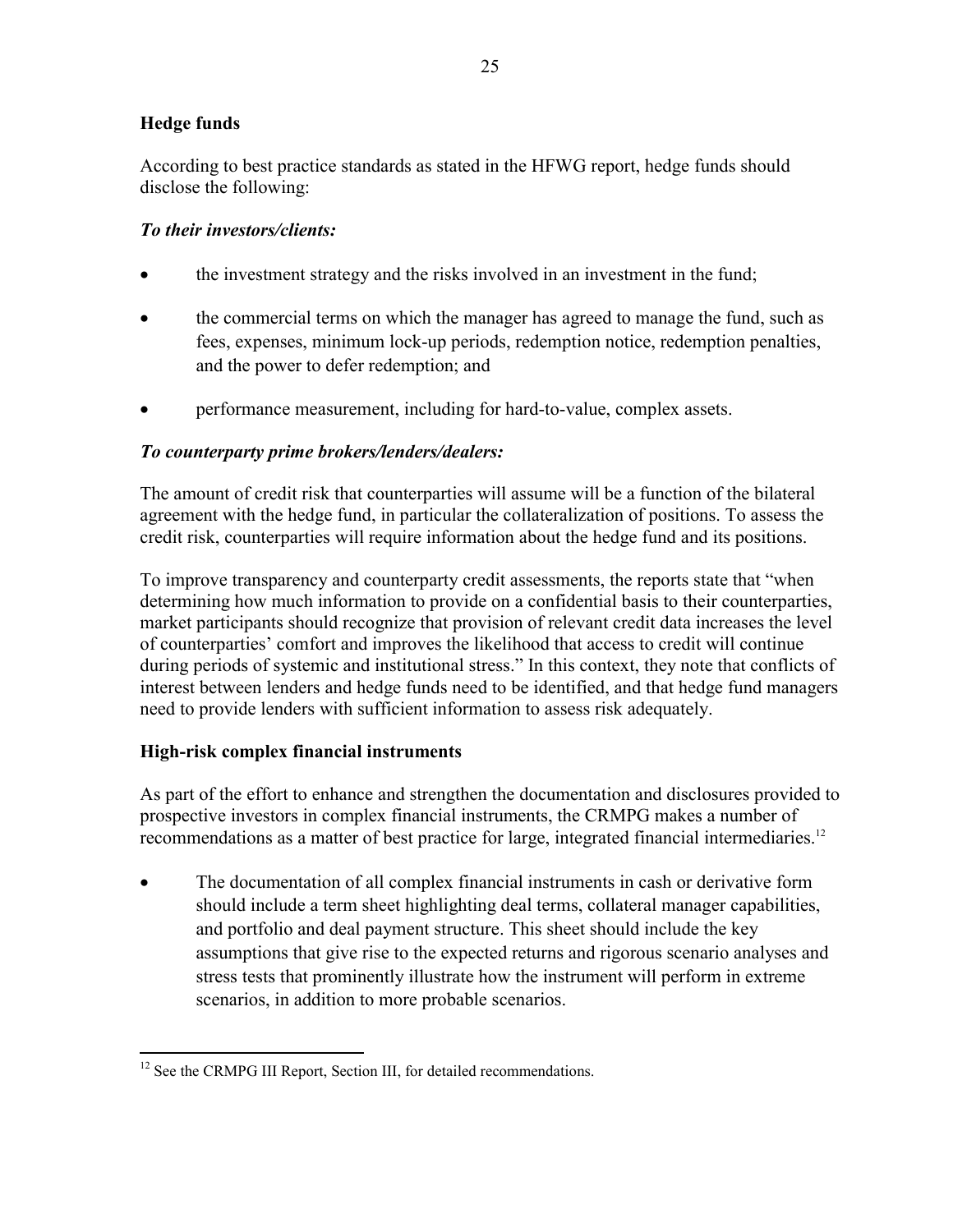- If instruments have one or more of the key characteristics associated with high-risk, complex financial instruments, their term sheets must have a "financial health" warning prominently displayed in bold print indicating that the presence of these characteristics gives rise to the potential for significant loss over the life of the instrument.
- Large integrated financial intermediaries should be responsible for providing clients with timely and relevant information about a transaction beyond the disclosure requirements.
- With respect to high-risk, complex asset-backed securitizations, underwriters and placement agents should have in place an ongoing framework for evaluating the performance and reputation of issuers as well as effective and clearly articulated procedures for evaluating the quality of assets. Diligence criteria should be standardized and enhanced by requiring all firms to follow statistically valid sampling techniques in assessing the quality of assets in a securitization; and encouraging disclosure to investors of due diligence results.